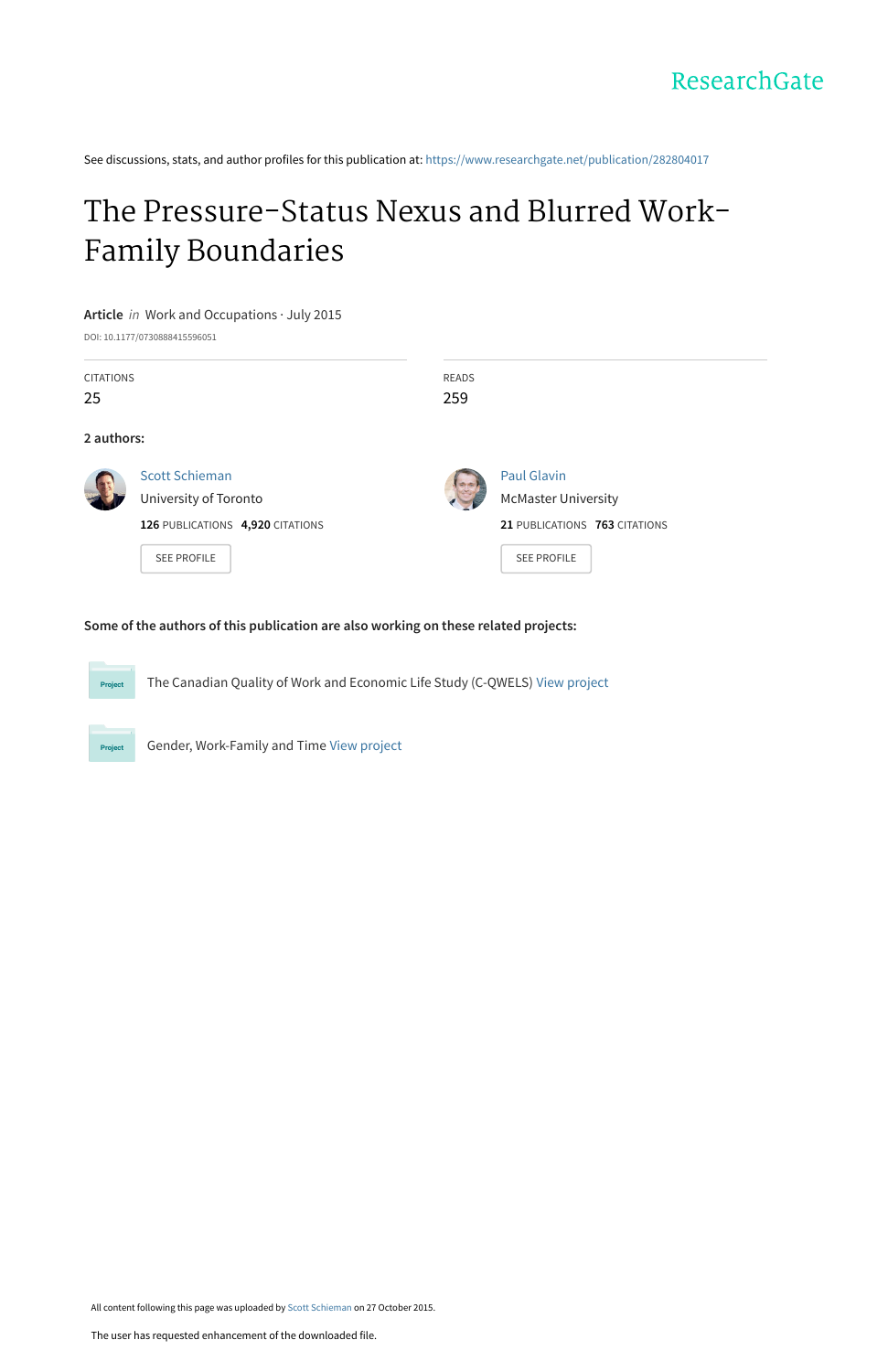# The Pressure-Status Nexus and Blurred Work–Family **Boundaries**

Work and Occupations 0(0) 1–35  $\circledcirc$  The Author(s) 2015 Reprints and permissions: sagepub.com/journalsPermissions.nav DOI: 10.1177/0730888415596051 wox.sagepub.com



# Scott Schieman<sup>1</sup> and Paul Glavin<sup>2</sup>

#### Abstract

Job pressure is associated with increased role-blurring activities. Does higher status attenuate or exacerbate that association? Using data from a national sample of workers, the authors' study discovers that higher status functions as a moderator in what they call the pressure-status nexus. Job pressure is associated more strongly with role blurring among the well educated, professionals, managers, and high earners. Also, job pressure is associated most strongly with role blurring among higher status men. The authors' articulation of the pressure-status nexus extends the stress of higher status perspective, demonstrating that higher statuses compound the ways that job pressure is linked with activities that blur the work– family boundary.

#### Keywords

job pressure, role blurring, work–family interface, status, stress of higher status, gender, border theory, job control

University of Toronto, ON, Canada <sup>2</sup>McMaster University, Hamilton, ON, Canada

Corresponding Author:

Scott Schieman, University of Toronto, 725 Spadina Avenue, Toronto, Ontario, Canada, M6J 3X2.

Email: scott.schieman@utoronto.ca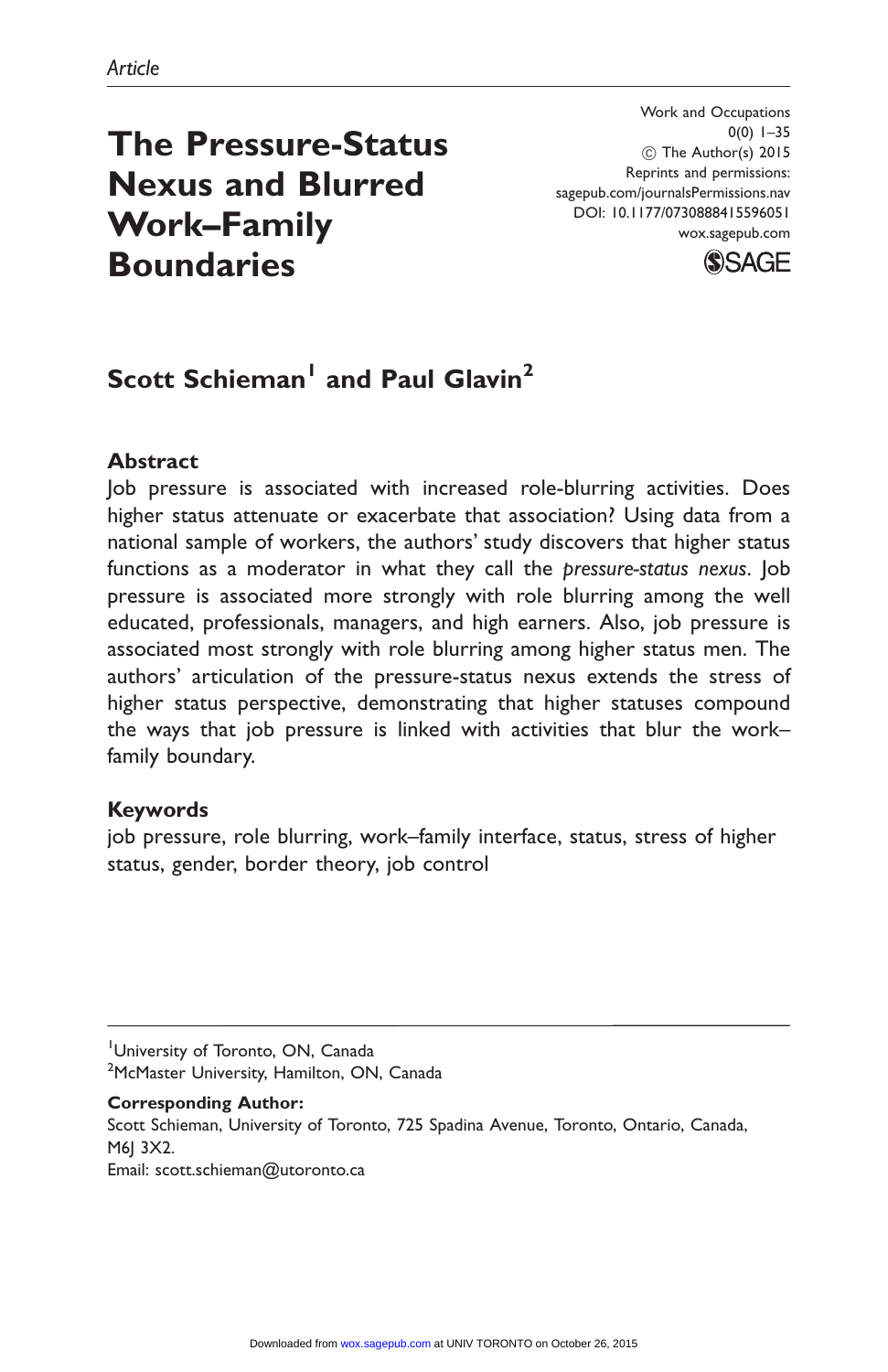The idea that work encroaches on the lives of its employees is hardly new. Four decades ago, Lewis Coser (1974) characterized work as a "greedy institution" that has little compunction about extracting time and attention from its workers. As early theorizing about interrole conflict and role strains foreshadowed (Goode, 1960; Pearlin, 1983), some of this "greed" is channeled through what has been called *work–family* role blurring—that is, the integration of behaviors and thoughts associated with work and family roles (Desrochers, Hilton, & Larwood, 2005; Glavin & Schieman, 2012). Rapid changes in communication technologies and their increasing use in the workplace have modified employees' accessibility (Bittman, Brown, & Wajcman, 2009; Valcour & Hunter, 2005). This has led to greater permeability in the boundaries between work and nonwork life and the integration of these once more separate spheres (Dumas & Sanchez-Burks, 2015; Olson-Buchanan & Boswell, 2006). Work–family scholars have shown how these changes are due in part to the changing composition of the labor market and, more importantly, the transformation of work itself—especially the greater prominence of flexible arrangements in the temporal parameters of work (MacEachen, Polzer, & Clarke, 2008; Towers, Duxbury, Higgins, & Thomas, 2006). Despite this, attempts to systematically document those workplace conditions that are associated with permeability and role blurring are either rare or incomplete (see Glavin & Schieman, 2012 for an exception). In the present study, we advance on that research by systematically unpacking the multifarious ways in which conditions in high-pressure work contexts are associated with role blurring.

The global economy fuels the demand for flexible schedules and remote work options—and enhanced communication technologies facilitate the completion of work "anytime, anywhere" (Chesley, 2005). While these technologies often improve personal and organizational functioning, they also generate disruptions outside of work that require border management (Batt & Valcour, 2003; Hyman, Scholarios, & Baldry, 2005; Kossek & Lambert, 2005). As the pace, intensity, and complexity of work expands over time (Green, 2007; Kelliher & Anderson, 2010; Maume & Purcell, 2007), these processes engender a normative intrusion of work contact, via proliferated communication technologies, which leads to an apt contemporary characterization of work as the needy institution. Chesley's (2014) depiction of this trend captures the downsides: "It is possible that the instantaneous nature of technologically facilitated communication and information tasks may be changing social expectations about acceptable response times at work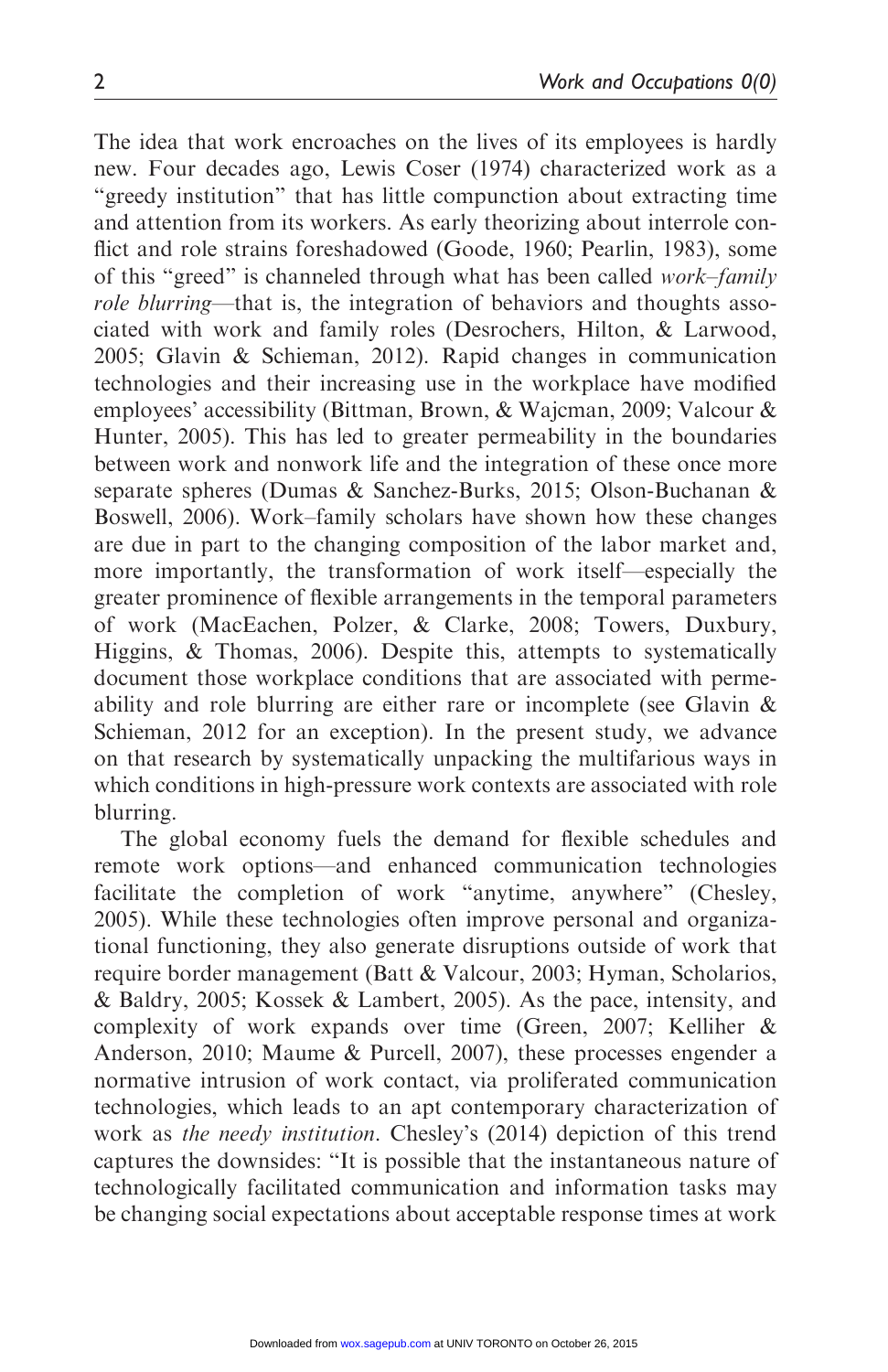and elsewhere in ways that outstrip the new efficiencies of these innovations" (p. 17). These processes and outcomes bring new challenges to what Moen (2015) calls "work–life quality."

Role blurring involves a complex set of interrelated activities that include behavioral indicators (e.g., multitasking on work and family activities, being contacted for work purposes at home) and psychological indicators (e.g., experiencing work-related thoughts while at home; Voydanoff, 2007). Collectively, these indicators denote high role blurring because individuals who experience all of them are likely to make less of a distinction between their work and family roles. We expand the scope of prior research by refining a previously developed role-blurring measure (see Glavin & Schieman, 2012) in an effort to include a more comprehensive account of the extent that workers send and receive work-related communications outside of regular working hours. Here, we argue that these technologically assisted behaviors represent an important manifestation of role blurring in the contemporary workforce that deserves further assessment (Batt & Valcour, 2003). It is important to underscore that each of the individual components of role blurring are at once distinctive and yet collectively tap into one underlying theme (described in detail later). A worker might experience frequent work contact and engage in work–family multitasking while at home—but these activities on their own might not fully capture the concept of role blurring. According to Desrochers and Sargent (2004), behaviors and thoughts about work-related matters occur while at home in ways that challenge the separation of work and family domains. Ultimately, its potentially harmful implications for work–family conflict encourage analyses of the contexts that contribute to role blurring (Allen, Cho, & Meier, 2014; Chesley, 2014; Dex & Bond, 2005; Voydanoff, 2007).

In the present study, we evaluate the possible influences of one of the most pernicious workplace stressors—job pressure. Glavin and Schieman (2012) established that exposure to job pressures represents a key predictor of role blurring. Our study explicitly extends those findings by evaluating the potential status contingencies in that association. We ask the following: Does higher status—as measured by education, occupation, job authority, earnings, and job control—modify the association between job pressures and role blurring? We test two competing hypotheses. The status advantage hypothesis predicts that higher status should weaken the positive association between job pressure and role blurring. By contrast, the *stress of higher status* hypothesis predicts that the positive association between job pressure and role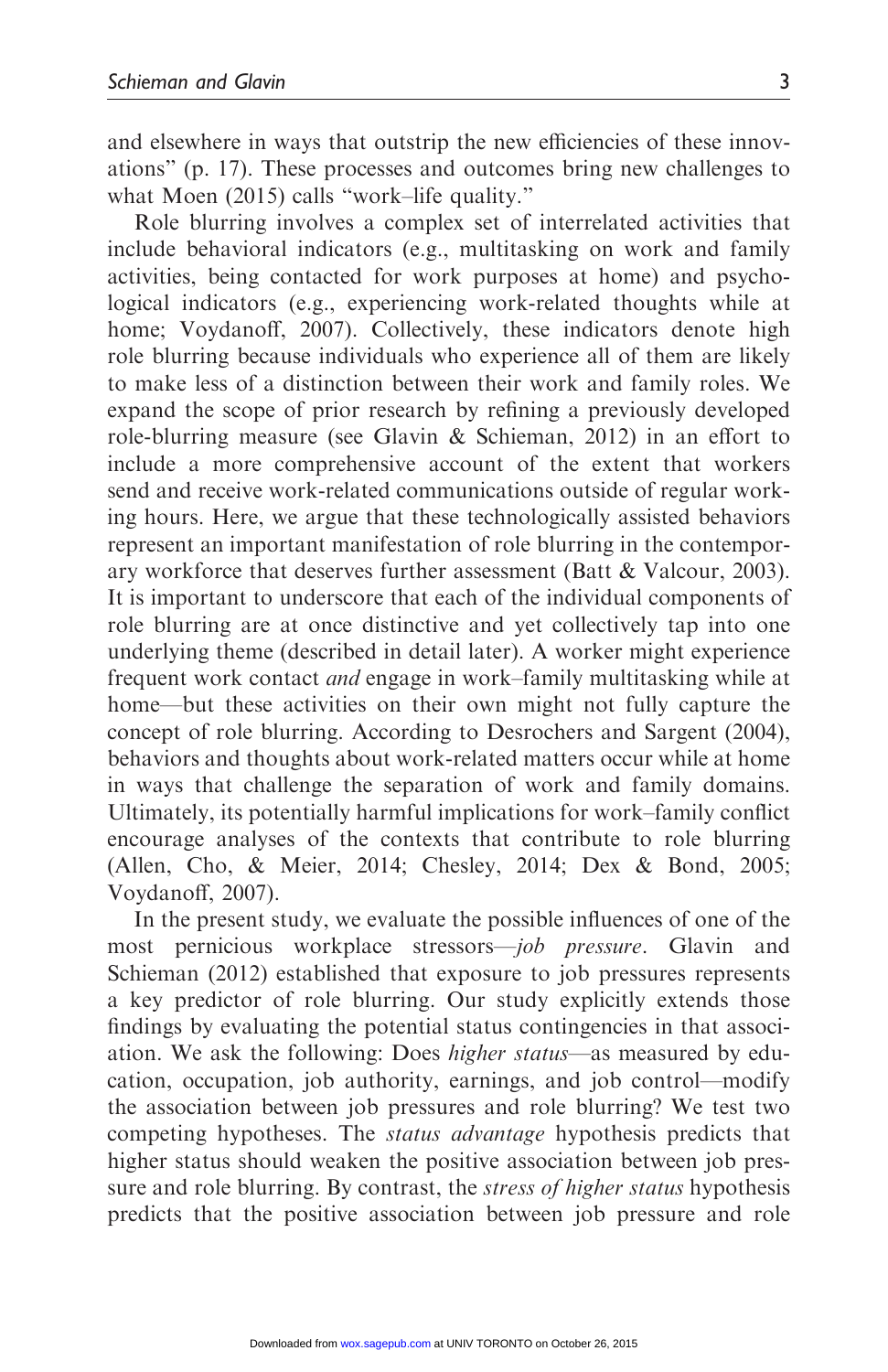blurring is stronger among those with higher status. In supplemental analyses, we also evaluate whether gender functions as an additional contingency in these associations. To test our hypotheses, we analyze data from a national sample of workers—the 2011 Canadian Work, Stress, and Health Study (CANWSH)—which includes individuals across diverse statuses, occupations, sectors, and work conditions.

# Theoretical Framework and Hypotheses

#### The Pressure-Status Nexus and Blurred Work–Family **Boundaries**

Sociologists have long been interested in the interrelationships among different and sometimes-conflicting social roles (Pearlin, 1983). As the nature of work changes, so too does the particular configuration of those social roles and the competing priorities within them (Jacobs  $\&$ Gerson, 2004; Ruppanner & Huffman, 2014). Moreover, the changing dynamics between roles has spawned a vast body of conceptual language (e.g., "boundary dynamics," "blending," "balance," "fit," and so on) that simultaneously informs theory and analyses (Allen et al., 2014; Moen, 2015). In border theory, which formally articulates the temporal, physical, and psychological characteristics that define the borders between work and nonwork roles (Clark, 2000), the concept of permeability is central; it involves the degree to which aspects of one domain are able to enter others (Ashforth, Kreiner, & Fugate, 2000). The rapid rise and use of communication technologies generates new challenges for permeability and the integration of work and nonwork domains (Bittman et al., 2009; Chesley, Moen, & Shore, 2003). Expanded access to email, laptops, and "smart phone" tools—what Duxbury, Thomas, Towers, and Higgins (2004) refer to as "work extending technology"—can enhance flexibility and enable remote work, but these tools also foster permeability that intensifies pressure to accomplish tasks outside traditional workplace parameters (Kelliher & Anderson, 2010; Matusik & Mickel, 2011; Valcour & Hunter, 2005). As border theory predicts, these boundary-spanning demands blur the boundaries that separate work and nonwork life and require adjustments from workers (Boswell & Olson-Buchanan, 2007; Chesley, 2014; Kossek & Lambert, 2005; Voydanoff, 2005). This gives rise to the potentially problematic enactment of role-related activities beyond the usual spatial, temporal, or psychological parameters of work.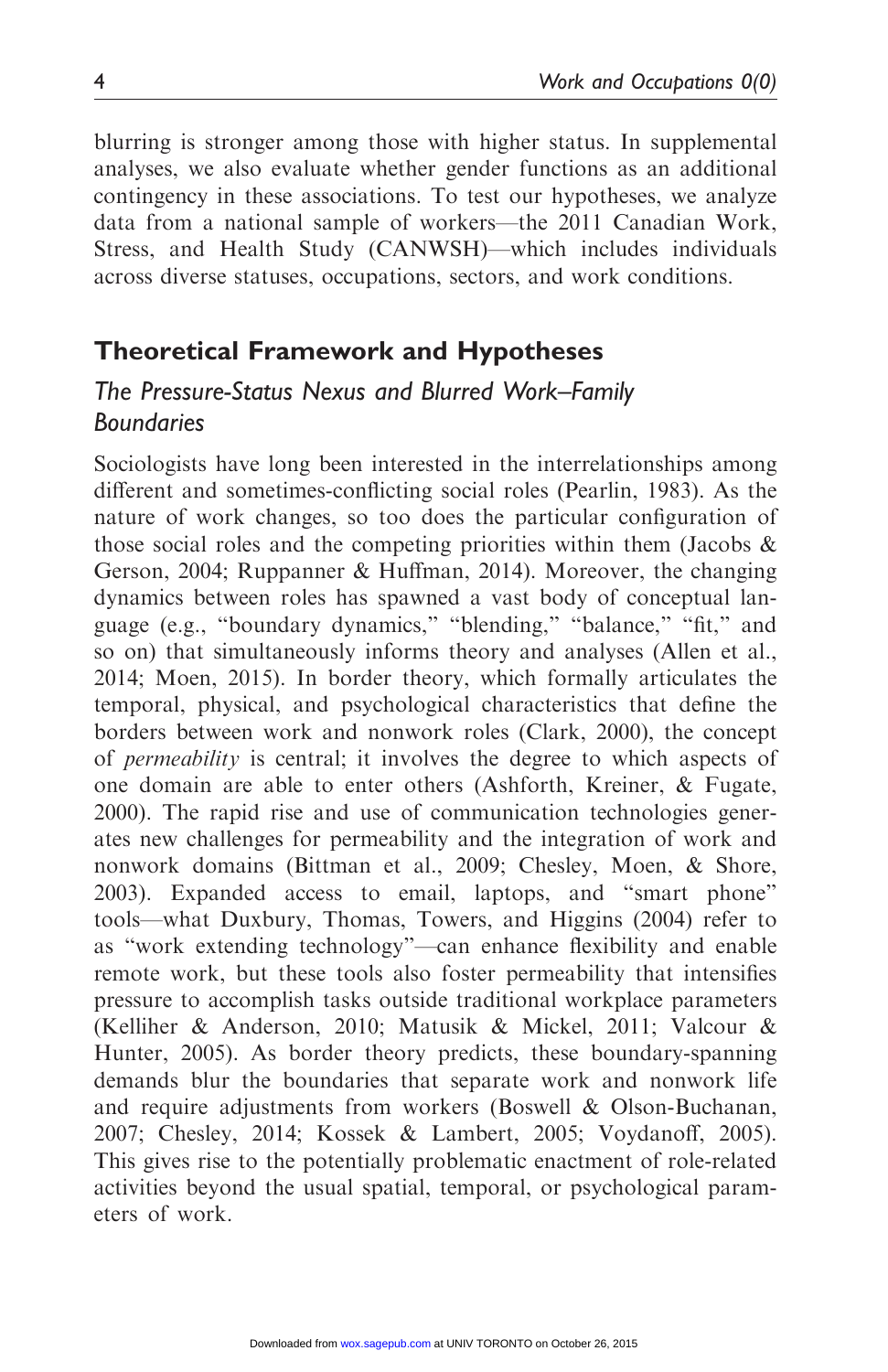We argue that job pressure represents one of the most salient determinants of permeability and, by extension, increases the need for frequent role blurring. Individuals who report job pressure feel overwhelmed by the amount of work they have to do; they have to work on too many tasks at the same time; the demands of their job exceed the time they have to do the work (Diestel & Schmidt, 2009; Kristensen, Bjorner, Christensen, & Borg, 2004; Schieman, 2013). Collectively, these pressures and their links to workload, intensification, and overwork increase workers' sense that they must devote additional time to work (Cha & Weeden, 2014; Chesley, 2014; Duxbury, Lyons, & Higgins, 2008; Duxbury et al., 2004; Green, 2007; Matusik & Mickel, 2011; Moen, Lam, Ammons, & Kelly, 2013). Ultimately, this kind of exploitation—excessively demanding work with insufficient time to complete it—requires increased efforts and attention that extend beyond the conventional parameters of the workplace (especially in contexts where "ideal worker" norms are potent). We propose then that, by its very nature, job pressure creates the requirement for permeable work–family borders and an amplification of "deviant" forms of role enactment. These are the means through which the needy institution ensnares its workers.

Job pressure is highly relevant in work-stress research partly because of its well-documented pervasiveness in the population. For example, Galinsky et al. (2005) observe that approximately 9 in 10 American workers agree *somewhat* or *strongly* that they experience one or more of the following: "my job requires that I work very fast," "my job requires that I work very hard," or "I never have enough time to get everything done on my job." Similarly, approximately one third of Canadian workers report that they frequently feel overwhelmed by work and that the demands of their job exceed the time to do it; another 40% of Canadian workers feel that they are frequently required to work on too many tasks simultaneously (Schieman, 2013). Moreover, the study of job pressure is important given that workers who experience high levels of job pressure tend to encounter more unfavorable personal and social outcomes, including risks to role functioning, health, and well-being (Ducharme & Martin, 2000; Galinsky et al., 2005; Glavin, Schieman, & Reid, 2011; Koltai & Schieman, 2015).

The prediction of a positive association between job pressure and role blurring is important in its own right. In fact, there is surprisingly limited research that has documented the association using comprehensive role-blurring measures and nationally representative survey data; one exception involves our previous research (Glavin & Schieman, 2012), which found that job pressures were associated with increased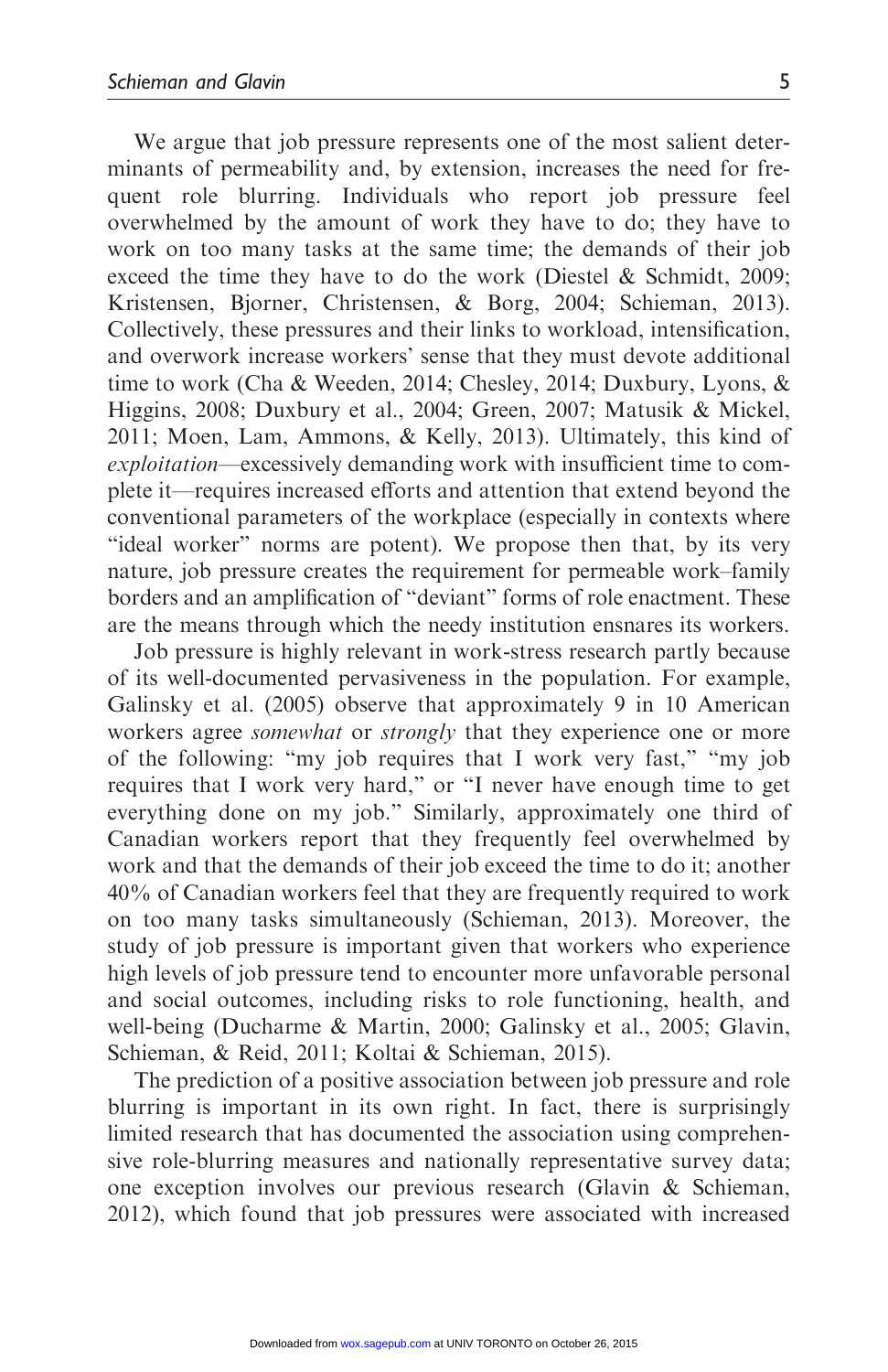

Figure 1. The pressure-status nexus and blurred boundaries. Note. For the dashed arrow, the negative sign represents the status advantage hypothesis and the positive sign represents the stress of higher status hypothesis.

role blurring in a national sample of U.S. workers. To our knowledge, however, no studies have subsequently investigated potential contingencies in the relationship between job pressure and role blurring. We propose that association may be more complex and multifaceted, and outline theoretical reasons for *status* as a moderator of this relationship. The question then becomes, What form does such moderation take and is it uniform across various dimensions of status? In the following, we articulate our rationale in a process that we call the pressure-status nexus and the competing hypotheses that emerge from it: the status advantage versus stress of higher status hypotheses. Figure 1 illustrates the main components of this conceptual model.

#### Status Advantage or Stress of Higher Status?

While previous research finds that higher status conditions are associated with greater role blurring (Glavin & Schieman, 2012), we ask, Does higher status *modify* the relationship between job pressure and role blurring? On the one hand, the status advantage hypothesis predicts that workers with higher status should be better able to withstand the impact of job pressure in ways that minimize role-blurring activities. By contrast, the stress of higher status hypothesis (Schieman, Milkie, & Glavin, 2009; Schieman, Whitestone, & Van Gundy, 2006) predicts that job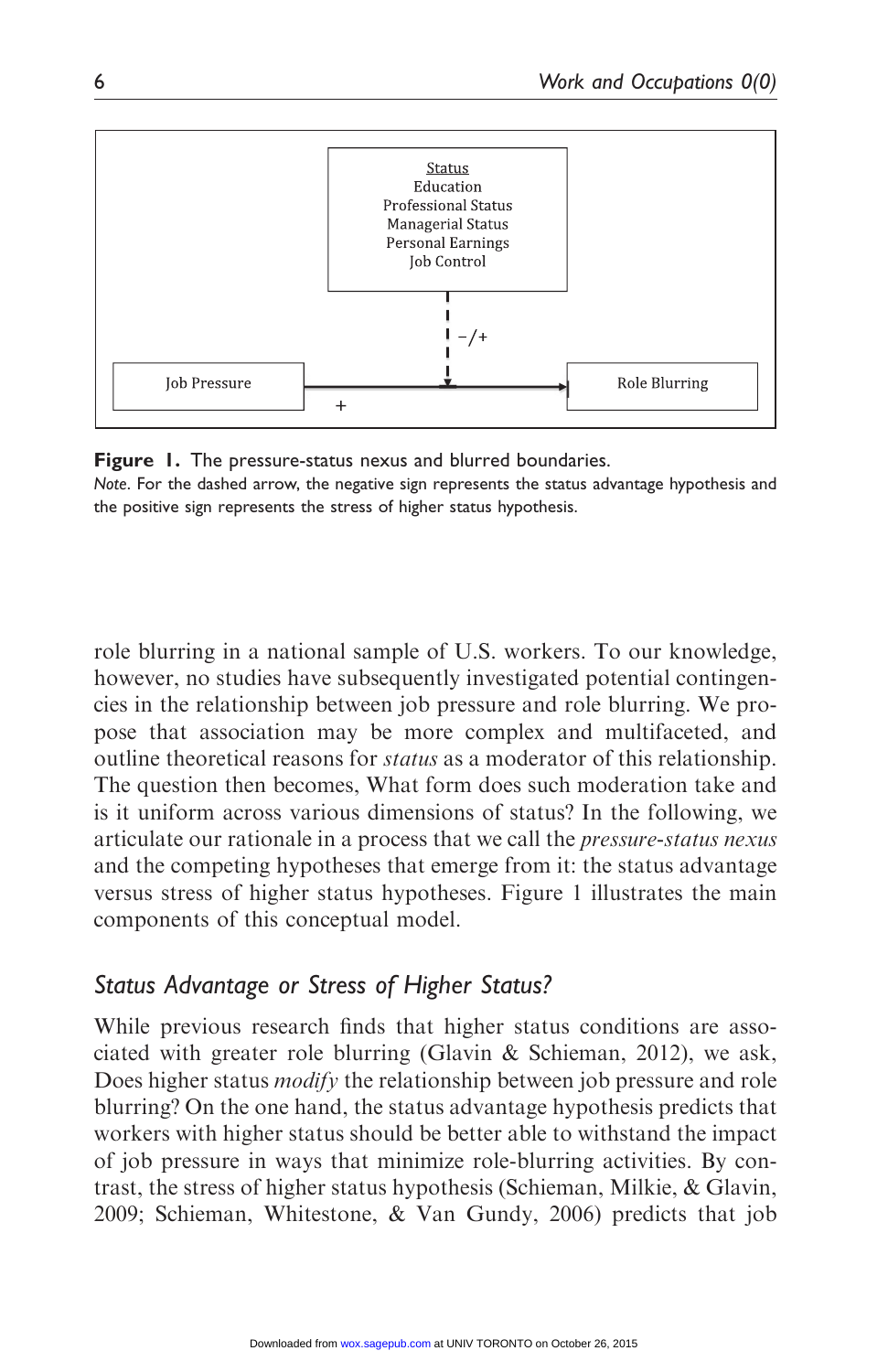pressure is more strongly coupled with role blurring among workers with higher status. Moen et al. (2013) show that "work-family stress and time strains driven by conditions at work, especially heavy temporal demands that are no longer bound by space or time" exemplify the experience of professionals (p. 102). Applied here, these ideas imply that professional workers and those with more education, job authority, personal earnings, and job control might experience a stronger relationship between job pressure and role blurring.

Of the two hypotheses, the status advantage view more closely parallels what has been referred to as the "buffering hypothesis" in the job demands-control and the job demand-resources (JD-R) models (Bakker & Demerouti, 2007; Karasek, 1979; Koltai & Schieman, 2015). In the sociological study of stress, a number of scholars have referenced similar dynamics in discussions of coping (Thoits, 1995; Wheaton, 1985), especially with respect to social support-based resources (Sloan, 2012). While those ideas refer to the ways that resources buffer against the distress associated with stressors, we follow Wheaton's (1996) encouragement to evaluate the significance of buffering for the relationships between stressors. Among the forms of status that we assess here, education is the most clearly linked with human capital (Becker, 1964; DiTomaso & Parks-Yancy, 2014), as well as other forms of job-related resources like self-directed work (Kohn, 1976; Kohn & Schooler, 1982; Mirowsky & Ross, 2003). Ross and Mirowsky (2010) describe education as "a special resource, because it indicates resourcefulness, or the general ability to meet situations effectively" (p. 3). These resource advantages involve the development and deployment of skills, knowledge, cognitive flexibility, and social connections (Mirowsky & Ross, 2005). From the status advantage perspective, these facets of education should provide tools that help workers minimize the role-blurring activities associated with job pressure. The status advantage hypothesis therefore predicts that education should have the strongest buffering effect in the positive association between job pressure and role blurring.

An alternative perspective—the *stress of higher status hypothesis* articulates the possibility that some statuses might exacerbate the positive association between job pressure and role blurring. This view evolves from Blair-Loy's (2003) concept of the "work devotion schema" and the ways that workers who feel greater commitment are likely to expend extra effort and feel more ambition to succeed (Benson & Brown, 2007). In her qualitative study of "unusually successful women," Blair-Loy (2003) observed that the work devotion ideology might become "purer"—and therefore more consequential—among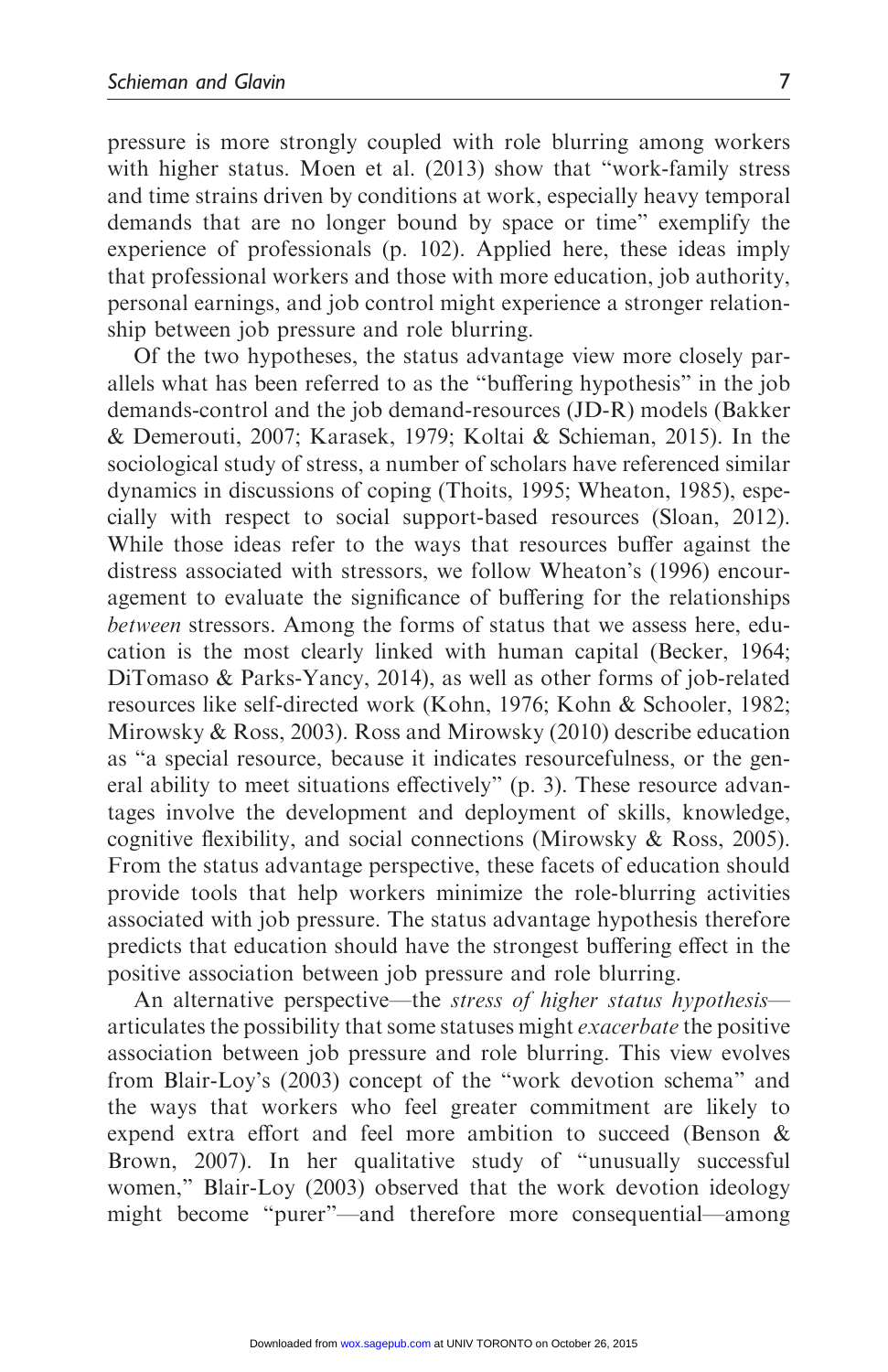those with higher status (see pp. 291/307). As Boswell and Olson-Buchanan (2007) observe, "staying connected after hours may be seen as a means to get ahead in the organization and profession more generally" (p. 595). And, Moen et al. (2013) assert that higher status workers might be more receptive to and accepting of role blurring. Given ideal worker norms and their implications for expectations about full commitment to work (Acker, 1990; Blair-Loy, 2003; Moen & Roehling, 2005; Williams, 2000), we propose that the *stress of higher status* predictions may be particularly pertinent for workers with professional occupational status, greater job authority, and higher earnings. While forms of higher status like job authority are thought to be "highly coveted resources" and aspects of workplace rewards (Smith, 2002, p. 511), greater responsibilities for the direction and content of the work of others may correspond with downsides like role blurring (Schieman & Reid, 2009).

Regarding the dimensions of job control, border theory and the JD-R model both emphasize resources that involve flexibility in the timing and location of work (Bakker & Geurts, 2004; Voydanoff, 2005). In our analyses, schedule control and job autonomy align with this resource perspective. Schedule control is the degree of control that workers have over the scheduling of their work hours or the capacity to select the times that they start and finish work (Golden, 2001), while job autonomy entails the extent that workers have the freedom and responsibility to decide how their work gets done (Kalleberg, 2011). The conventional characterization of schedule control and job autonomy underscores the ways that they should help workers navigate the work–family border (Jacobs & Gerson, 2004)—as Perlow and Kelly (2014) suggest, these are features of an "accommodation model" in which flexibility is provided by employers to foster employees' management of work demands (see Munsch, Ridgeway, & Williams, 2014). While there are advantages to these job-related resources, one possible drawback entails greater border permeability and role blurring (Chesley, 2014; Glavin & Schieman, 2012; Moen et al., 2013; Schieman & Glavin, 2008). The resource perspective predicts that schedule control and job autonomy should facilitate more efficacious forms of role blending and integration, thereby potentially mitigating the "interruption" dimensions that make it problematic (Allen et al., 2014). Voydanoff (2005) underscores this point in her account of "boundaryspanning resources," asserting that the "flexibility provided by resources such as... work schedule flexibility ...reduces work-family conflict and perceived stress by increasing one's ability to perform work activities while also meeting family responsibilities" (pp. 492–493).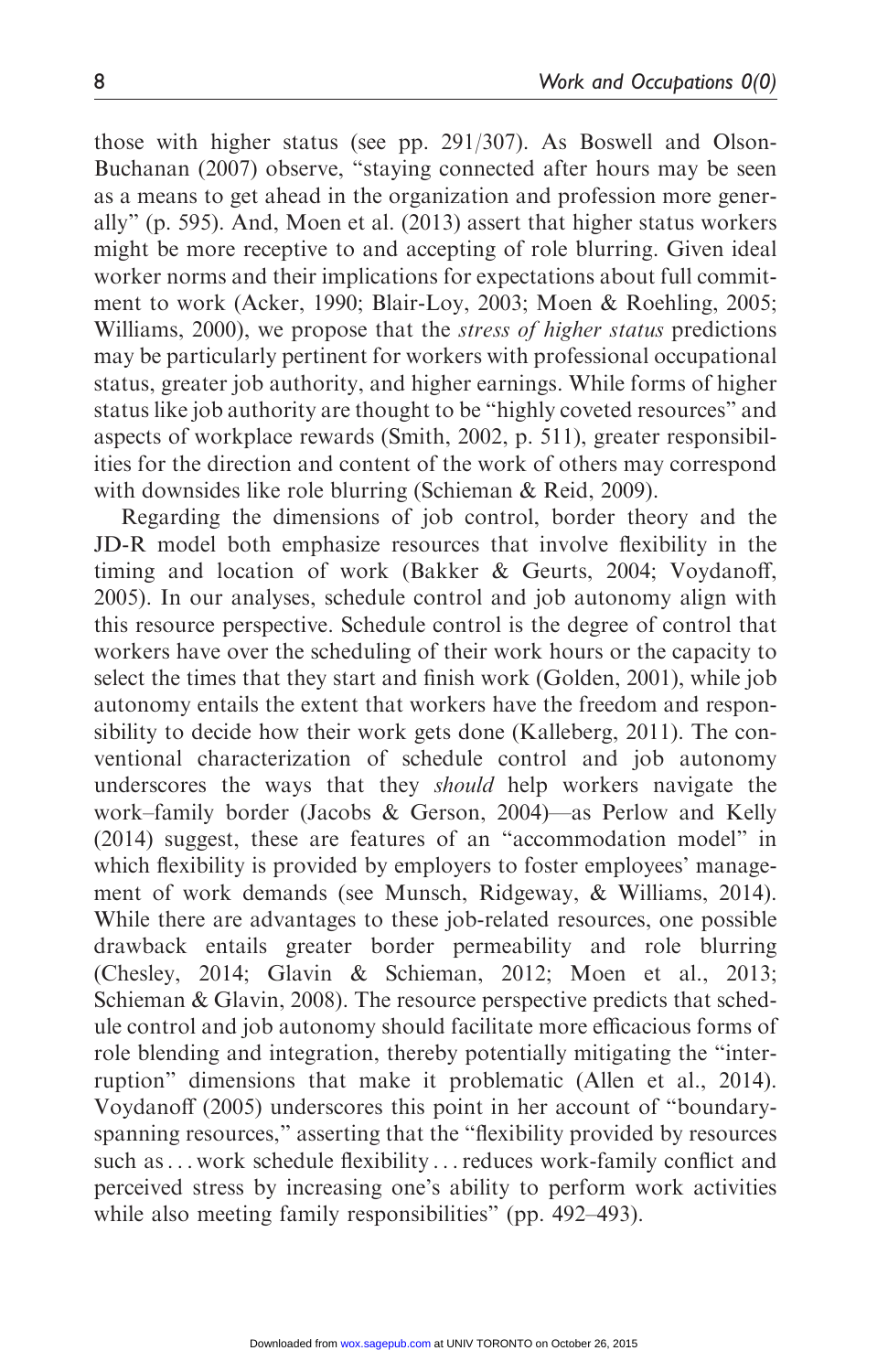While schedule control and autonomy align more clearly with the typical description of "resources," and should therefore attenuate a positive relationship between job pressure and role blurring, another job characteristic—challenging work—presents a more complicated scenario. Challenging work involves activities that require workers to do different things on their job, learn new things, and use their skills and abilities. This concept blends interrelated themes that researchers have labeled with numerous terms like "job enrichment," "task variety," "skill discretion," "self-directed work," "complexity," "non-routine work," and "creative work" (Bakker & Geurts, 2004; Ford & Wooldridge, 2012; Hackman & Oldham, 1976; Karasek, 1979; Mirowsky & Ross, 2007). While challenging work is a key dimension of job control, it also often reflects higher status in the workplace (DiTomaso & Parks-Yancy, 2014; Schieman, 2013). From this view, it might function more like other forms of status described earlier (e.g., job authority) in its potential to exacerbate the positive association between job pressure and role blurring.

In sum, while conventional thinking tends to favor the *status advan*tage hypothesis prediction that higher status should weaken the association between job pressures and role blurring, the stress of higher status hypothesis provides an alternative: Higher status might strengthen the positive association between job pressure and role blurring—or, fail to attenuate it. Moreover, different forms of job control also yield competing predictions about attenuation versus exacerbation of the expected positive association between job pressure and role blurring.

#### Gender and the Pressure-Status Nexus

Adding to the complex moderating scenarios described earlier, it is also possible that the interrelationships articulated in the pressurestatus nexus and our two competing hypotheses differ for women and men. Previous efforts to investigate potential gender differences in role blurring have been hampered by a dearth of studies that utilize nationally representative samples of workers. The limited available evidence, however, does suggest that men report more role blurring than women, and that job resources that entail control over the nature and timing of work are more predictive of greater role blurring among men (Glavin & Schieman, 2012; Schieman & Glavin, 2008; Voydanoff, 2005). However, research that identifies gender differences in the interrelationships between job pressures and role blurring is generally lacking.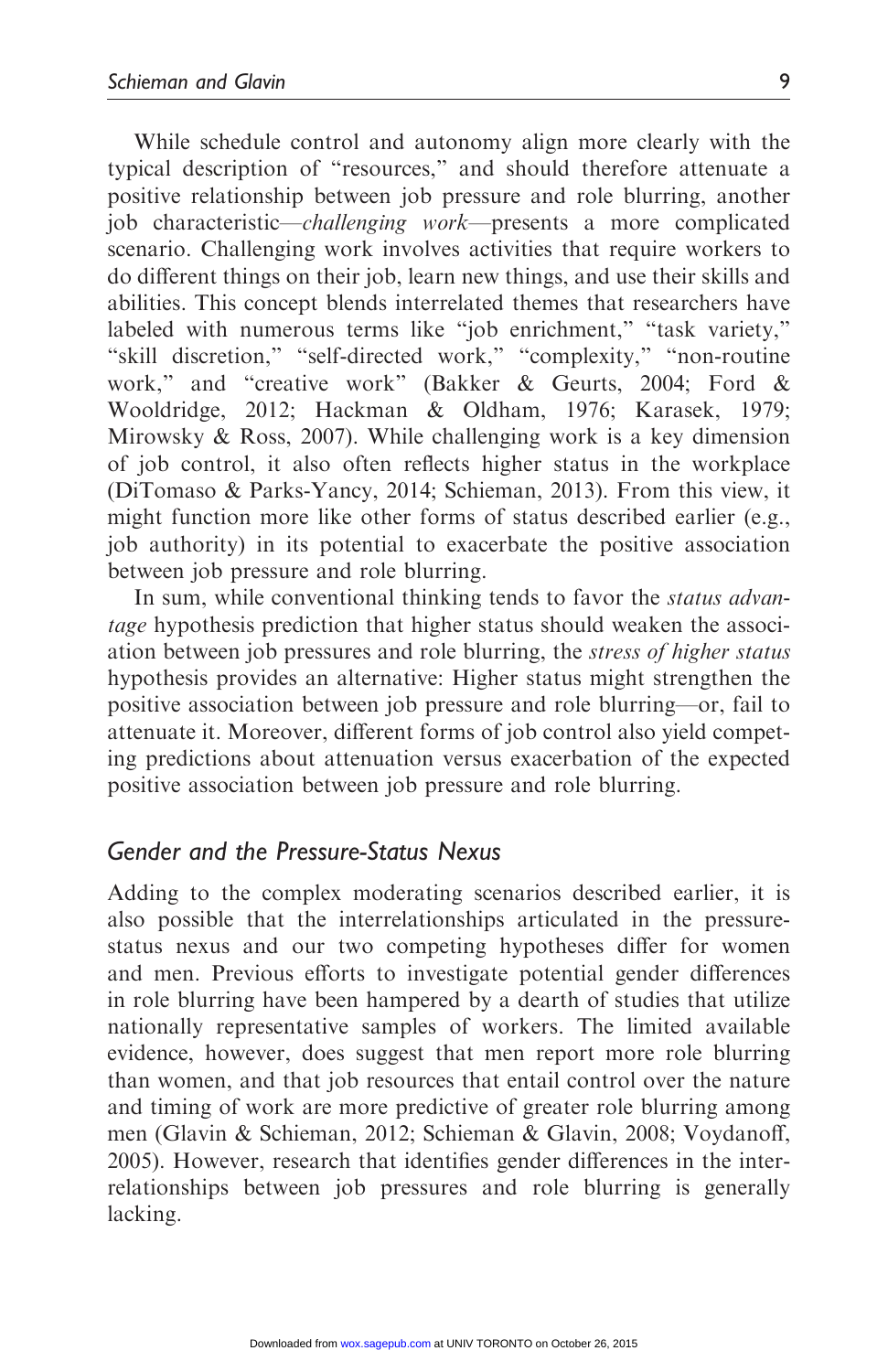The theoretical basis for anticipating gender differences in our focal hypotheses revolves around the long-standing articulation of the gendered nature of work and the work–family border (Damaske, Ecklund, Lincoln, & White, 2014; Yaish & Stier, 2009). In particular, this provides a gendered view of border theory and its description of permeability in ways that help elaborate on the hypotheses described earlier. The broad claim is that women and men tend to experience the work– family interface differently (Winslow, 2005); in this regard, different sociocultural orientations shape the realities of permeability and, by extension, the extent and forms of role-blurring activities. From a traditional view of gender roles, the meanings, values, and obligations might continue to differ for women and men. Decades ago, Pleck (1977) proposed that because women have traditionally prioritized family over work, they might be less likely to experience interference from work into the home. By contrast, the traditional notion that men should be "good providers" for their family implies that they might be more likely to prioritize work and, when required, allow work matters into the household (Duxbury & Higgins, 1991; Pleck, 1977).

This gendered model of the ideal worker involves an unequal weighting of family versus work priorities such that the needs of work are favored (Acker, 1990; Davies & Frink, 2014; Kanter, 1977; Williams, 2000). In this regard, men who engage in work–family role blurring—especially in the context of high job pressures—reinforce the masculine stereotype. This is not to suggest that the family is less important for men, but rather that the work role is highly salient and therefore, when work calls, men should answer. These claims have direct implications for the pressure-status nexus: Some indicators of higher status position—especially professional occupational status, greater job authority, and higher earnings—might more strongly exacerbate the relationship between job pressure and role blurring among men. In high-pressure contexts, ideal worker norms might intensify. It is therefore plausible that, among men, higher status work increasingly requires them to blur boundaries—with amplified expectations to take work home in ways that both reflect and then subsequently increase the permeability of the work–family border.

A parallel but somewhat different argument describes the ways that men are increasingly contributing time and energy to the noneconomic aspects of fatherhood, and, in this regard, have perceived themselves as "central participants" in activities in the home sphere (Barnett & Rivers, 1996; Coltrane, 1996; Gerson, 1993; Grzywacz & Marks, 2000;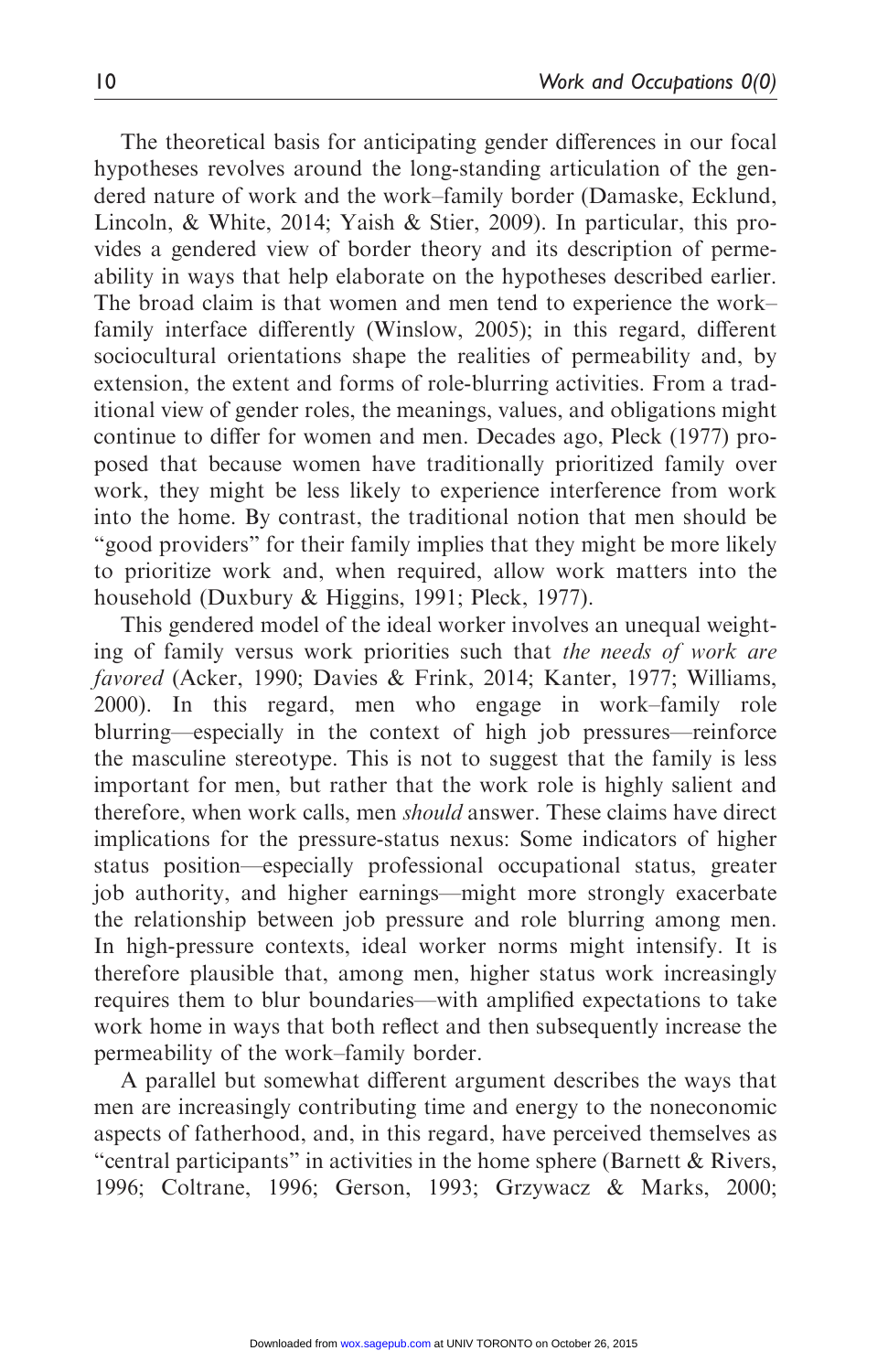Townsend, 2002). If men have become less likely to define home-related role activities as supplemental to their work role, then they might also experience the greatest need for role blurring—especially when they are situated in the pressure-status nexus. By contrast, when higher status women experience similarly high levels of job pressure, the manner in which this relates to permeability—and ultimately, role blurring—might be more constricted. In the context of cultural norms and values associated with being a "good mother," women might attempt to keep work and family roles more segmented and therefore limit role blurring. Interpreting these ideas in the framework of our hypotheses implies that the stress of higher status hypothesis might more accurately characterize the experience of men. Analytically, this requires a three-way interaction test to evaluate whether the Job Pressure  $\times$  Status interactions differ for women and men—that is, whether the pressurestatus nexus is a gendered experience that yields divergent consequences for work–family role blurring.

# Methods

#### Sample

To test our hypotheses, we use data from the 2011 CANWSH, a national sample of Canadian workers. Interviews were conducted by telephone between January and July 2011; we hired the survey organization R. A. Malatest to recruit the sample and conduct the interviews. To be eligible, individuals had to be (a) residing in Canada, (b) at least 18 years of age, (c) currently in a paid job or operating an incomeproducing business, (d) employed in the civilian labour force, and (e) living in a noninstitutional residence. In households with more than one eligible person, the "next birthday" method was used to randomly select a participant. Calls were made to a regionally stratified unclustered random probability sample generated by random-digit-dial methods. Interviews were conducted in English or French and averaged 35 minutes. A \$20 gift card was offered as incentive. The full sample was 6,004, with a response rate of approximately  $40\%$ .<sup>1</sup> We obtained a final analytical sample of 4,527 cases after excluding the self-employed, those working fewer than 20 hours per week, those with missing values on the dependent variable, and after weighting the data in accordance with the gender, age, education, and marital status composition of the Canadian workforce.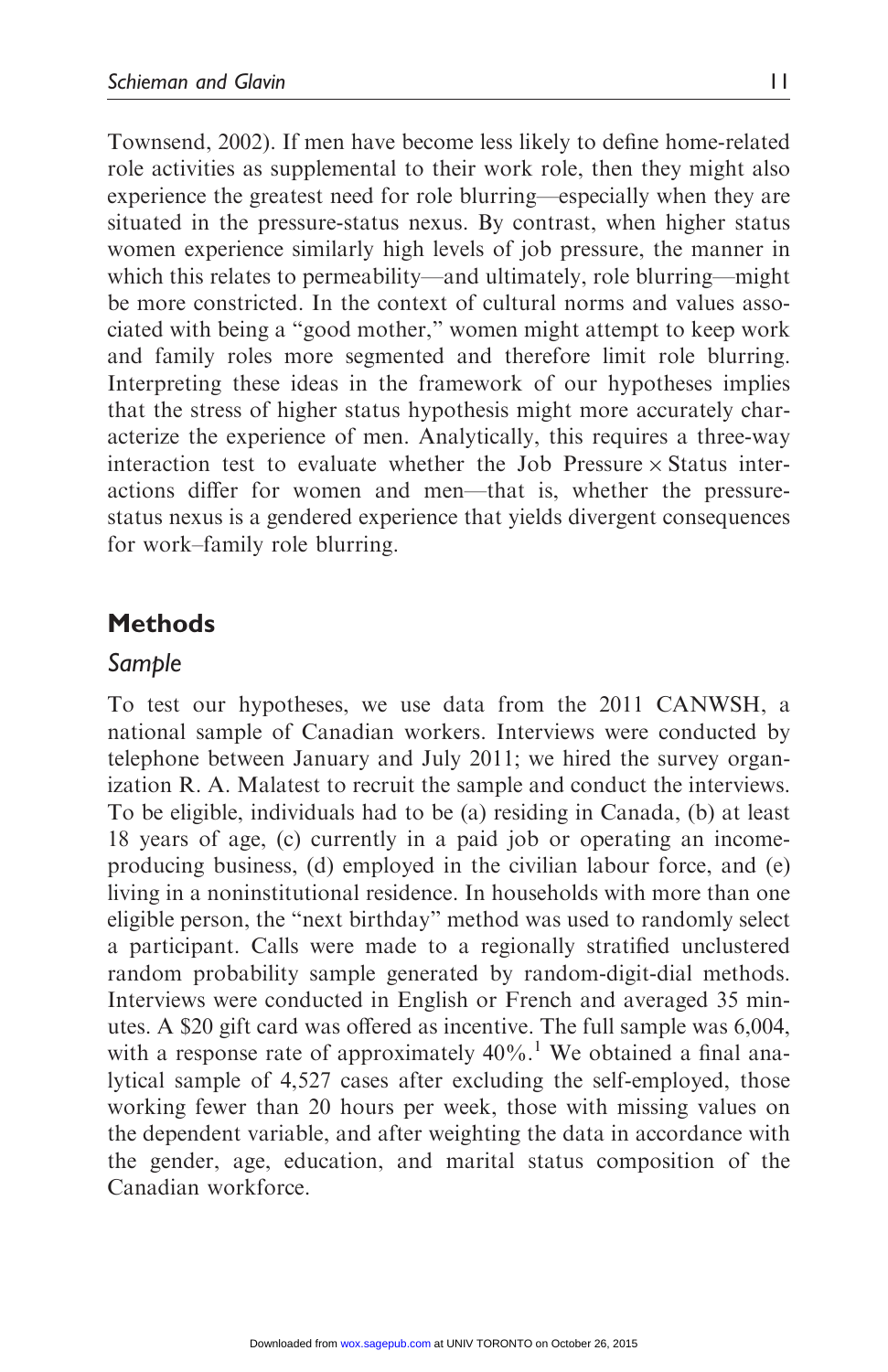# Measures

### Work–Family Role Blurring

We developed a new five-item index that assesses frequency of roleblurring activities. This index builds on our previous three-item measure that examined the frequency that workers are contacted about workrelated matters outside of normal work hours, engage in work–family multitasking, and have work-related thoughts outside of the workplace (Glavin & Schieman, 2012). As part of the current index, participants were asked the following: (a) "How often were you called about workrelated matters when you were not at work?" (b) "How often did you read job-related email or text messages when you were not at work?" (c) "How often did you contact people about work-related matters when you were not at work?" (d) "How often do you try to work on job tasks and home tasks at the same time while you are at home?" and (e) "How often did you think about work-related things when you were not working?" This index builds upon the previous index by assessing the reciprocal nature of both receiving and sending work-related communications. The two new items (c and d) extend the conceptual scope of the index by including the respondents' *initiation* of role blurring—rather than simply the passive receipt of after-hours contact—and therefore taps the exchange element of these dynamics. Using the past 3 months as the orienting time frame, we provided these response choices: never (coded 1), rarely (2), sometimes (3), often (4), and very often (5). Factor analysis (not shown) confirms the items tap one underlying construct and the scale has good reliability ( $\alpha = .80$ ). We averaged the responses to the five items to create the work–family role-blurring index.

# Job Pressure

We use three items to measure job pressure that are similar to those used in other previously published research on similar themes like "workload" or "quantitative demands" (Kristensen et al., 2004; Van den Broeck, Vansteenkiste, De Witte, & Lens, 2008). The items ask about the following experiences in the past 3 months: "How often did you feel overwhelmed by how much you had to do at work?" "How often did you have to work on too many tasks at the same time?" "How often did the demands of your job exceeded the time you have to do the work?" Response choices are coded as follows: never (1), rarely (2), sometimes (3), often (4), and very often (5). Responses are averaged, with higher scores indicating more job pressure ( $\alpha = .85$ ).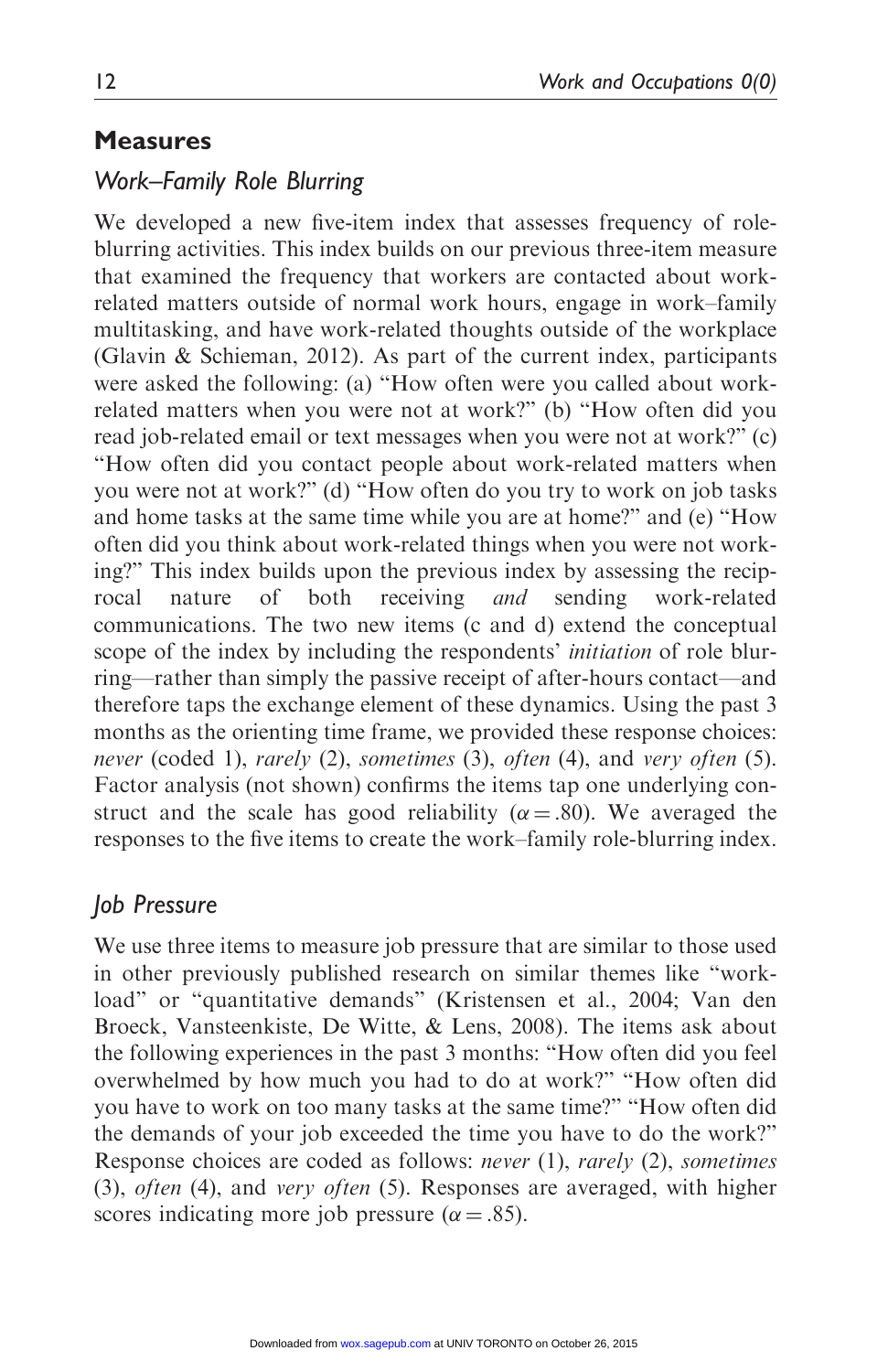### Statuses

Education. We coded educational attainment as follows: (1) less than high school, (2) high school or GED, (3) associate/2-year degree, (4) some college, no degree earned, (5) 4-year university degree, and (6) graduate or professional degree.

Professional occupation. To assess occupation, we asked, "What kind of work do you do? That is, what is your occupation?" Using the openended information provided, occupations are coded into 33 categories using the 2006 Canadian National Occupation Classification. We compare individuals in professional or executive occupations with a category that combines all others (technical, service, sales, administrative, and production).

Job authority. Responses to three items are used to assess job authority: "Do you supervise or manage anyone as part of your job?" "Do you influence or set the rate of pay received by others?" "Do you have the authority to hire or fire others?" Workers with no authority are compared with workers with supervisory or managerial authority (Elliott & Smith, 2004; Schieman, Schafer, & McIvor, 2013; Smith, 2002). Individuals who responded "no" to all three items are classified as having no authority (the reference group). Participants who responded "yes" only to the "supervise or manage" item are classified as having *supervisory authority*. Those who supervise others and have some degree of sanctioning authority—that is, they set pay or can hire/fire others—are classified as having managerial authority.

Personal income. One item is used to measure personal income. It assesses total personal earnings in the previous year from all sources. We coded income into quartiles.

Job autonomy. Three items are used to assess job autonomy. Participants are asked the extent that they agree or disagree with the following statements: "I have the freedom to decide what I do on my job," "It is basically my own responsibility to decide how my job gets done," and "I have a lot of say about what happens on my job." Response choices are coded as follows: strongly disagree (1), somewhat disagree (2), somewhat agree (3), and *strongly agree* (4). Responses are averaged; higher scores reflect more job autonomy ( $\alpha = .76$ ).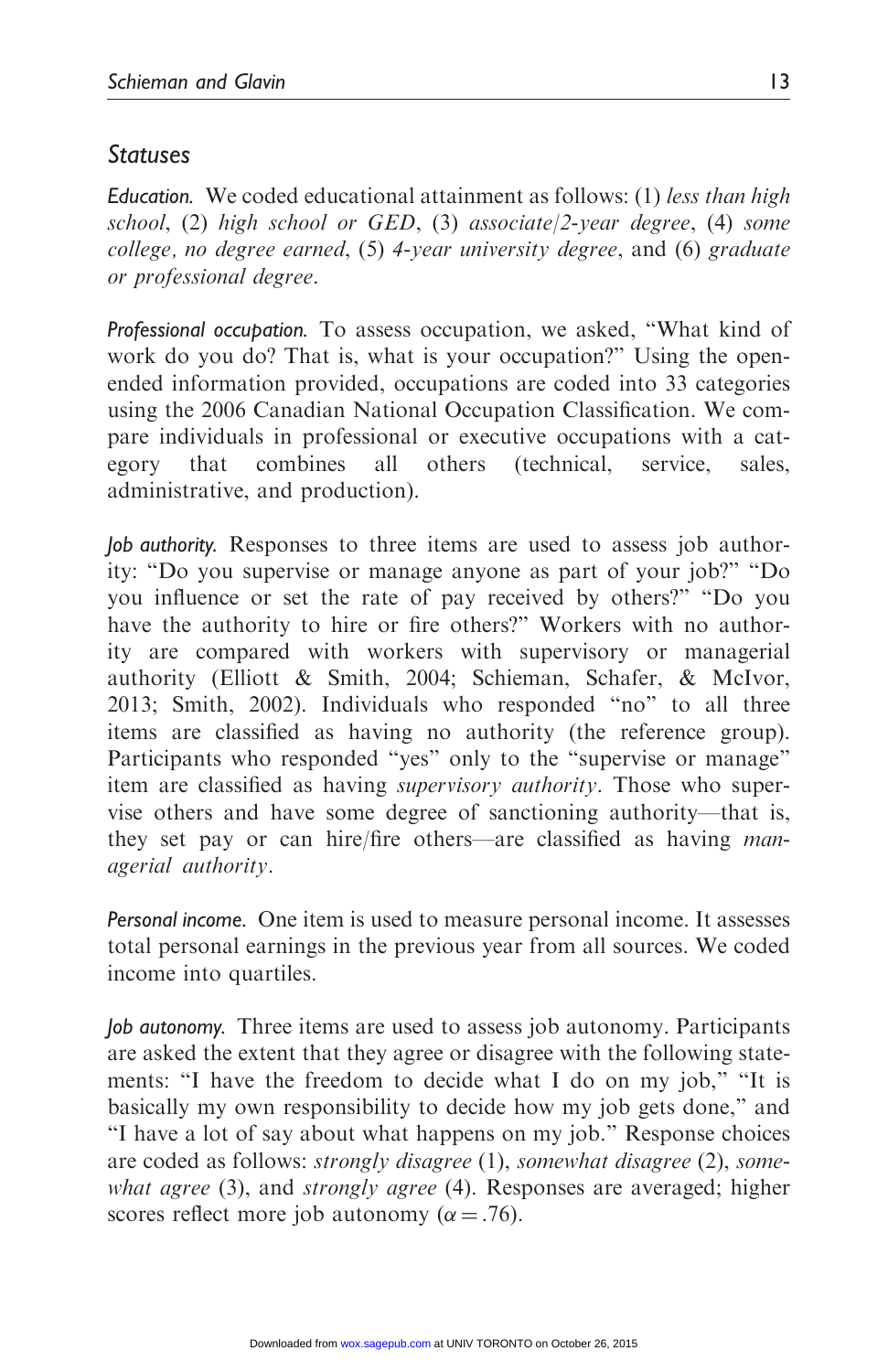Schedule control. One item asks, "Who usually decides when you start and finish work each day?" The someone else response choice is coded 1, you are able to decide within limits is coded 2, and you are entirely free to decide is coded 3.

Challenging work. Five items measure challenging work: "My job requires that I keep learning new things," "My job requires that I be creative," "My job lets me use my skills and abilities," "The work I do on my job is meaningful to me," and "I get to do a lot of different things on my job." Response choices are coded as follows: strongly disagree (1), somewhat disagree (2), somewhat agree (3), and strongly agree (4). Responses are averaged, with higher scores reflecting more challenging work  $(\alpha = .79)$ .<sup>2</sup>

#### Control Variables

Gender is coded 0 for men and 1 for women. Participants' age is coded in years. Married is coded 1 for married and 0 for all others. Those with children at home are coded 1 and 0 for all others. Private sector jobs are coded 1 and all others are coded 0. Work hours compare part-time (fewer than 35 hours) with those who report full-time (35 to 49 hours) or overwork (50-plus). All analyses adjust for region (e.g., Ontario vs. British Columbia, Quebec, Alberta, and so on).

# Plan of Analyses

Ordinary least squares regression techniques are used to test models. In Model 1 of Table 1, role blurring is regressed on job pressure, statuses, and control variables. Subsequent models test for interaction terms for Job Pressure  $\times$  Education (Model 2), Professional Status (Model 3), Job Authority (Model 4), Income (Model 5), Job Autonomy (Model 6), and Schedule Control (Model 7). Only the Job Pressure  $\times$  Challenging Work coefficient was statistically insignificant and is therefore not reported in the table. In supplemental analyses to evaluate gender contingencies among the two-way interactions, we tested three-way interaction terms; this involved creating Job Pressure  $\times$  Status  $\times$  Gender terms. For the sake of presentation, however, in Table 2, we report only the three statistically significant threeway interactions. Table A1 provides basic descriptive statistics of study variables for women and men.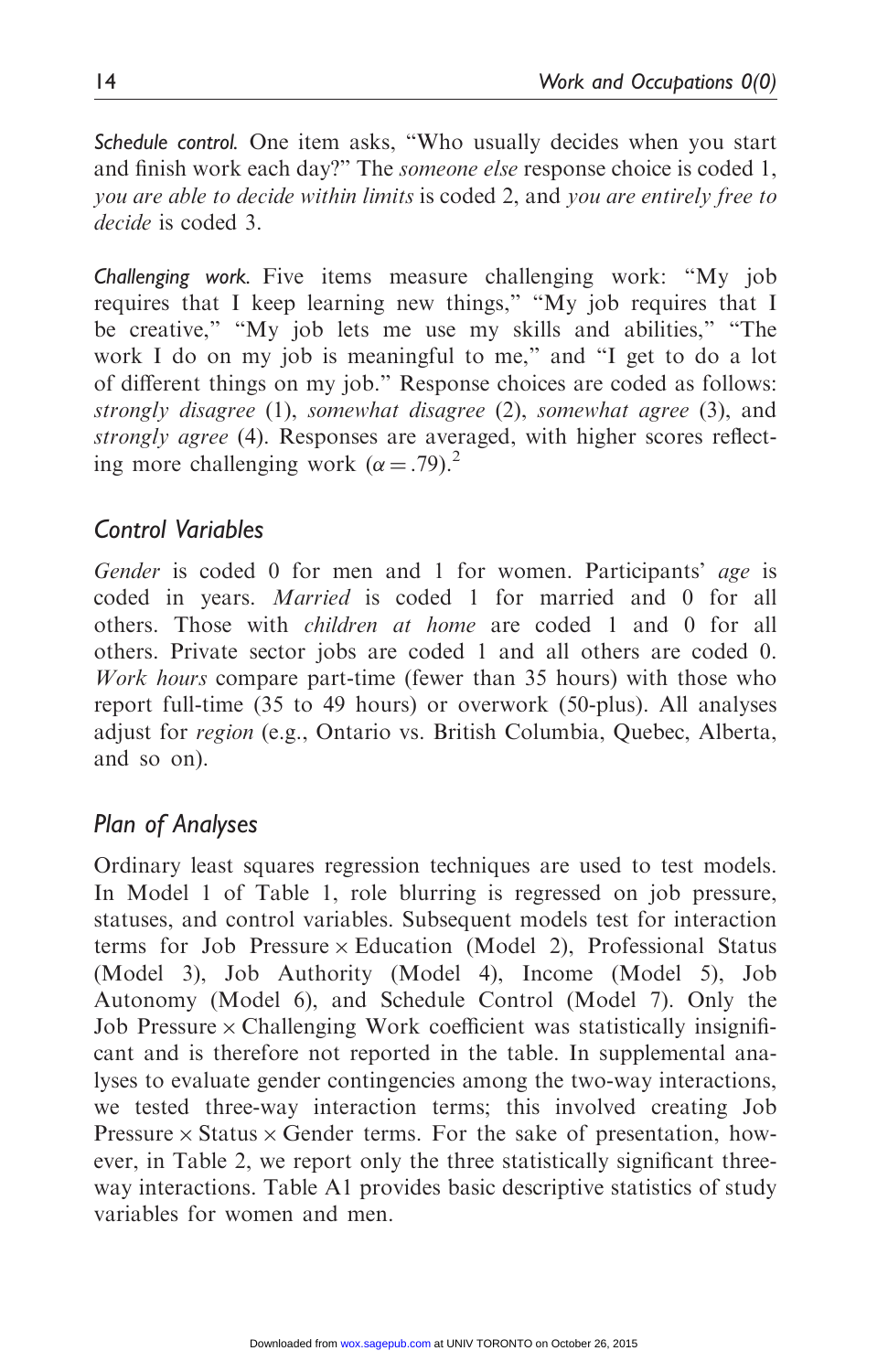|                                    | T                   | $\overline{2}$      | 3                                                   | 4                   | 5                         | 6                     | 7                    |
|------------------------------------|---------------------|---------------------|-----------------------------------------------------|---------------------|---------------------------|-----------------------|----------------------|
| Job pressure                       | .254***             | .259***             | .220***                                             | .225***             | $.217***$                 | .223***               | .221***              |
| Statuses                           |                     |                     |                                                     |                     |                           |                       |                      |
| Education                          | $.073***$           | $.077***$           | $.073***$                                           | .072***             | .073***                   | $.073***$             | .072***              |
| Professional                       | $.141***$           | $.133***$           | $.135***$                                           | .144 <sup>≉⇔⊳</sup> | .135 <sup>≉≉≉</sup>       | .142 <sup>≉≉⊭</sup>   | $.146***$            |
| Supervisor <sup>a</sup>            | .149 <sup>**</sup>  | .148 <sup>**</sup>  | .149 <sup>≉⇔⊳</sup>                                 | .157 <sup>**</sup>  | .153 <sup>≉≉≉</sup>       | $.151***$             | .148***              |
| Manager <sup>a</sup>               | $.414***$           | .410 <sup>***</sup> | $.412***$                                           | .394***             | .407***                   | .415 <sup>≉⇔⊵</sup>   | .409***              |
| Income Quartile 2 <sup>b</sup>     | $-.034$             | $-.030$             | $-.031$                                             | $-.031$             | $-.027$                   | $-.034$               | $-.030$              |
| Income Quartile 3 <sup>b</sup>     | $-.005$             | $-.002$             | $-.004$                                             | $-.001$             | .007                      | $-.007$               | $-.004$              |
| Income Quartile 4 <sup>b</sup>     | .158**              | .158**              | $.153***$                                           | $.155***$           | .159**                    | $.160**$              | $.152***$            |
| Job autonomy                       | .075**              | $.076**$            | $.076**$                                            | .075**              | .075**                    | .079***               | $.074**$             |
| Job autonomy <sup>2</sup>          | $.044*$             | $.044*$             | $.046*$                                             | $.048*$             | $.047*$                   | $.044*$               | $.048*$              |
| Some schedule control <sup>c</sup> | .120 <sup>***</sup> | .120 <sup>***</sup> | .125 ***                                            | .120 <sup>***</sup> | .II6 <sup>≉≉≉</sup>       | .121 <sup>≉⇔⊳</sup>   | .126 <sup>*≈≈</sup>  |
| Full schedule control <sup>c</sup> | $.158***$           | $.164**$            | .169**                                              | $.167**$            | .160 <sup>≉≉</sup>        | $.160**$              | $.167**$             |
| Challenging work                   | .∏4 <sup>***</sup>  | .II5 <sup>≉⇔⇔</sup> | $.115***$                                           | $.117***$           | $.113***$                 | .II6 <sup>≉⇔¦⇔k</sup> | .II5 <sup>≉⇔⊳k</sup> |
| Interaction terms                  |                     |                     |                                                     |                     |                           |                       |                      |
| Job Pressure $\times$              |                     |                     |                                                     |                     |                           |                       |                      |
| Education                          |                     | .029***             |                                                     |                     |                           |                       |                      |
| Professional                       |                     |                     | .098***                                             |                     |                           |                       |                      |
| Supervisor                         |                     |                     |                                                     | .028                |                           |                       |                      |
| Manager                            |                     |                     |                                                     | .129***             |                           |                       |                      |
| Income Quartile 2                  |                     |                     |                                                     |                     | $-.015$                   |                       |                      |
| Income Quartile 3                  |                     |                     |                                                     |                     | .059                      |                       |                      |
| Income Quartile 4                  |                     |                     |                                                     |                     | .127 <sup>≉≉≉</sup>       |                       |                      |
| Job autonomy                       |                     |                     |                                                     |                     |                           | .018                  |                      |
| Job autonomy <sup>2</sup>          |                     |                     |                                                     |                     |                           | $.044***$             |                      |
| Some schedule control              |                     |                     |                                                     |                     |                           |                       | $.083**$             |
| Full schedule control              |                     |                     |                                                     |                     |                           |                       | .038                 |
| Control variables                  |                     |                     |                                                     |                     |                           |                       |                      |
| Women                              | $-.090**$           | $-.094**$           | $-.092**$                                           | $-.088**$           | $-.092**$                 | $-.087**$             | $-.090**$            |
| Age                                | $-.005***$          |                     | $-.005***-.005***$                                  |                     | $-0.005$ *** $-0.005$ *** | $-.005***$            | $-.005***$           |
| Married                            | $-.024$             | $-.023$             | $-.022$                                             | $-.024$             | $-.022$                   | $-.023$               | $-.026$              |
| Children at home                   | $.071*$             | $.072*$             | $.069*$                                             | $.069*$             | $.066*$                   | $.069*$               | $.070*$              |
| Private sector job                 | $-.007$             | $-.005$             | $-.006$                                             | $-.005$             | $-.007$                   | $-.007$               | $-.009$              |
| Full-time <sup>d</sup>             | $-.183***$          |                     | $-183$ *** $-177$ ** $-181$ *** $-172$ ** $-183$ ** |                     |                           |                       | $-.181***$           |
| Overwork <sup>d</sup>              | .253***             | .240***             | $.244***$                                           | .240***             | $.246***$                 | .254***               | .245 ***             |

Table 1. Role Blurring Regressed on Job Pressure, Statuses, and Two-Way Interactions  $(N = 4,527)$ .

(continued)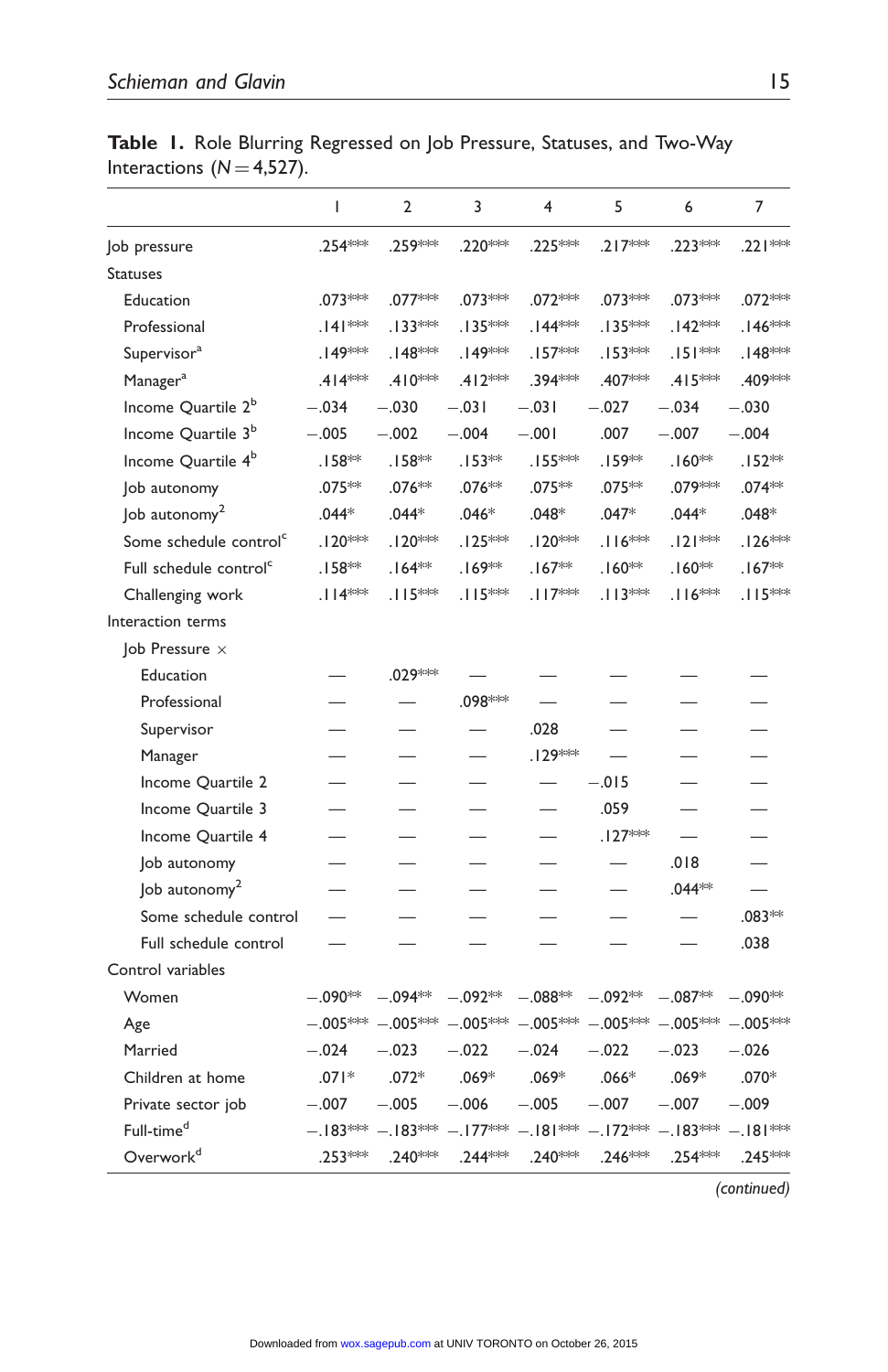| $\cdots$ |      |      |      |  |                                           |  |
|----------|------|------|------|--|-------------------------------------------|--|
|          |      |      |      |  | 1 2 3 4 5 6 7                             |  |
| Constant |      |      |      |  | 2.437 2.437 2.420 2.423 2.424 2.433 2.427 |  |
| $R^2$    | .377 | .380 | .380 |  | .380. .381. .379. .379                    |  |

#### Table 1. (continued)

Note. Unstandardized regression coefficients shown in table (standard errors are available upon request).

<sup>a</sup>Compared with workers (no job authority). <sup>b</sup>Compared with Income Quartile I. <sup>c</sup>Compared with no schedule control. <sup>d</sup>Compared with part-time work.

\*p <.05. \*\*p <.01. \*\*\*p <.001 (two-tailed test).

# Results

#### The Pressure-Status Nexus

The results in Model 1 of Table 1 indicate that job pressure is associated strongly and positively with role blurring. In addition, those with more education, professional status, supervisory or managerial status, schedule control, and challenging work report more frequent role blurring; importantly, each of those effects holds net of all the others. These patterns are consistent with previous research examining the work-related antecedents of role blurring (Glavin & Schieman, 2012). For income, the patterns are nonlinear: Only those in the highest earning quartile report significantly more role blurring compared with the lowest earners (the reference group). For job autonomy, the quadratic term indicates that the association between autonomy and role blurring is flat up to a point beyond which, at higher levels of autonomy, the relationship between autonomy and role blurring becomes increasingly stronger. Among the control measures, we observe that men, younger workers, and those with children at home report more frequent role blurring. Collectively, these patterns indicate that work–family role blurring is unequally distributed in the population of Canadian workers and clearly demonstrates that workers with higher levels of status tend to experience significantly more of it.

Turning to the interaction coefficients, Models 2 and 3, respectively, demonstrate that the association between job pressure and role blurring is significantly more positive among those with higher levels of education and professional status ( $p<.001$ ). While job pressure is strongly related to role blurring, these interactions suggest that higher education and professional status do not buffer the impact of job pressure on role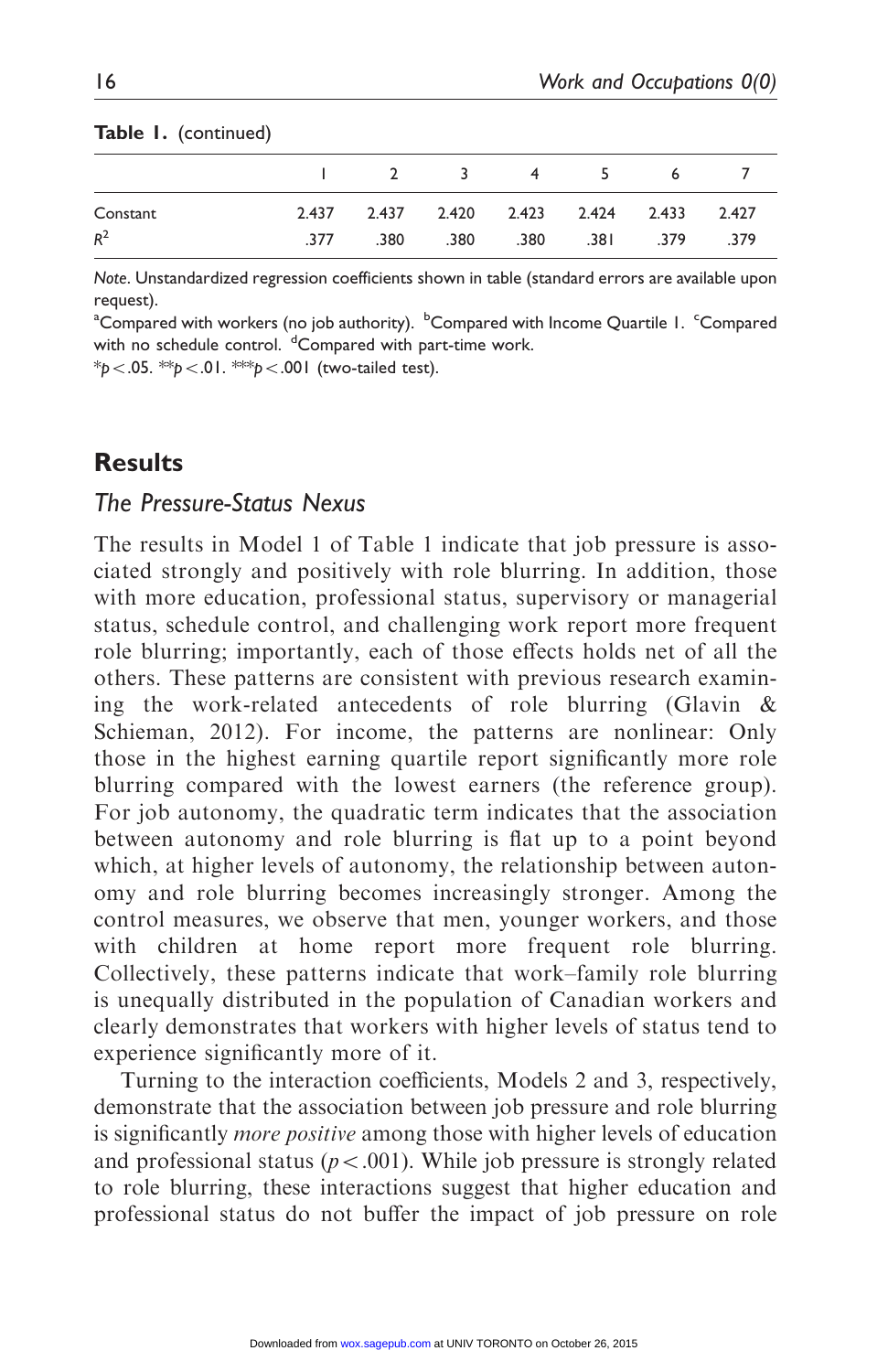| Does the interaction between job pressure and professional differ by gender?<br>Job pressure | .186 <sup>***</sup> |
|----------------------------------------------------------------------------------------------|---------------------|
| Professional                                                                                 | .197***             |
| Women                                                                                        | $-.038$             |
| Job Pressure $\times$ Professional                                                           | .170 <sup>***</sup> |
| Job Pressure x Women                                                                         | .072                |
| Professional $\times$ Women                                                                  | $-.111*$            |
| Job Pressure $\times$ Professional $\times$ Women                                            | $-.132*$            |
| Does the interaction between job pressure and authority differ by gender?<br>Job Pressure    | .196 <sup>≭⊳⊭</sup> |
| Supervisor <sup>a</sup>                                                                      | $.148***$           |
| Manager <sup>a</sup>                                                                         | .330***             |
| Women                                                                                        | $-.103*$            |
| Job Pressure $\times$ Supervisor                                                             | .020                |
| Job Pressure × Women                                                                         | .060                |
| Supervisor $\times$ Women                                                                    | .008                |
| Job Pressure $\times$ Supervisor $\times$ Women                                              | .014                |
| Job Pressure $\times$ Manager                                                                | $.224***$           |
| Manager × Women                                                                              | $.166*$             |
| Job Pressure $\times$ Manager $\times$ Women                                                 | $-.220**$           |
| Does the interaction between job pressure and income differ by gender?<br>Job pressure       | .179***             |
| Income Quartile 2 <sup>b</sup>                                                               | $-.053$             |
| Income Quartile 3 <sup>b</sup>                                                               | $-.038$             |
| Income Quartile 4 <sup>b</sup>                                                               | .126                |
| Women                                                                                        | $-.125$             |
| Job Pressure × Women                                                                         | .070                |
| Job Pressure $\times$ Income Quartile 2                                                      | $-.073$             |
| Income Quartile $2 \times$ Women                                                             | .030                |
| Job Pressure $\times$ Income Quartile 2 $\times$ Women                                       | .097                |
| Job Pressure $\times$ Income Quartile 3                                                      | .095                |
| Income Ouartile $3 \times$ Women                                                             | .104                |
| Job Pressure $\times$ Income Quartile 3 $\times$ Women                                       | $-.075$             |
| Job Pressure x Income Quartile 4                                                             | .194***             |

**Table 2.** Three-Way Interactions Predicting Role Blurring ( $N = 4,527$ ).

(continued)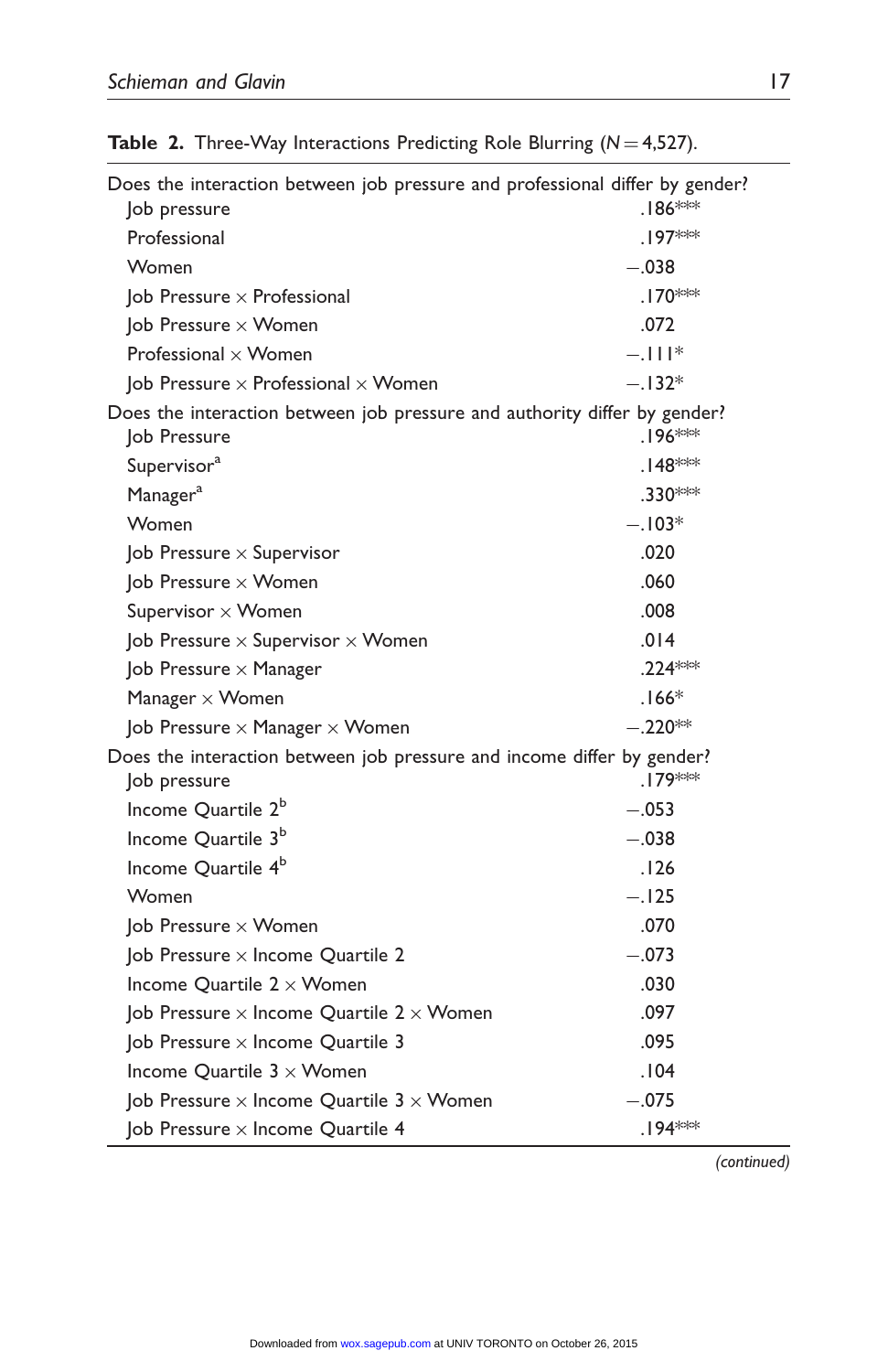#### Table 2. (continued)

| Income Quartile $4 \times$ Women                       | .112    |
|--------------------------------------------------------|---------|
| Job Pressure $\times$ Income Quartile $4 \times$ Women | $-172*$ |

Note. Unstandardized regression coefficients shown in table (standard errors are available upon equest). Results are based on analyses that included all variables from Model 1 of Table 1. <sup>a</sup>Compared with workers (no job authority). <sup>b</sup>Compared with Income Quartile 1. \*p <.05. \*\*p <.01. \*\*\*p <.001 (two-tailed test).



Figure 2. Job pressure and role blurring by education.

blurring—patterns that are contrary to the status advantage hypothesis predictions. Instead, these findings are more consistent with the stress of higher status hypothesis. Figure 2 illustrates the results for the education-based contingency.

In Model 4, the statistically significant Pressure  $\times$  Manager interaction coefficient indicates that the positive relationship between job pressure and role blurring is stronger among managers compared with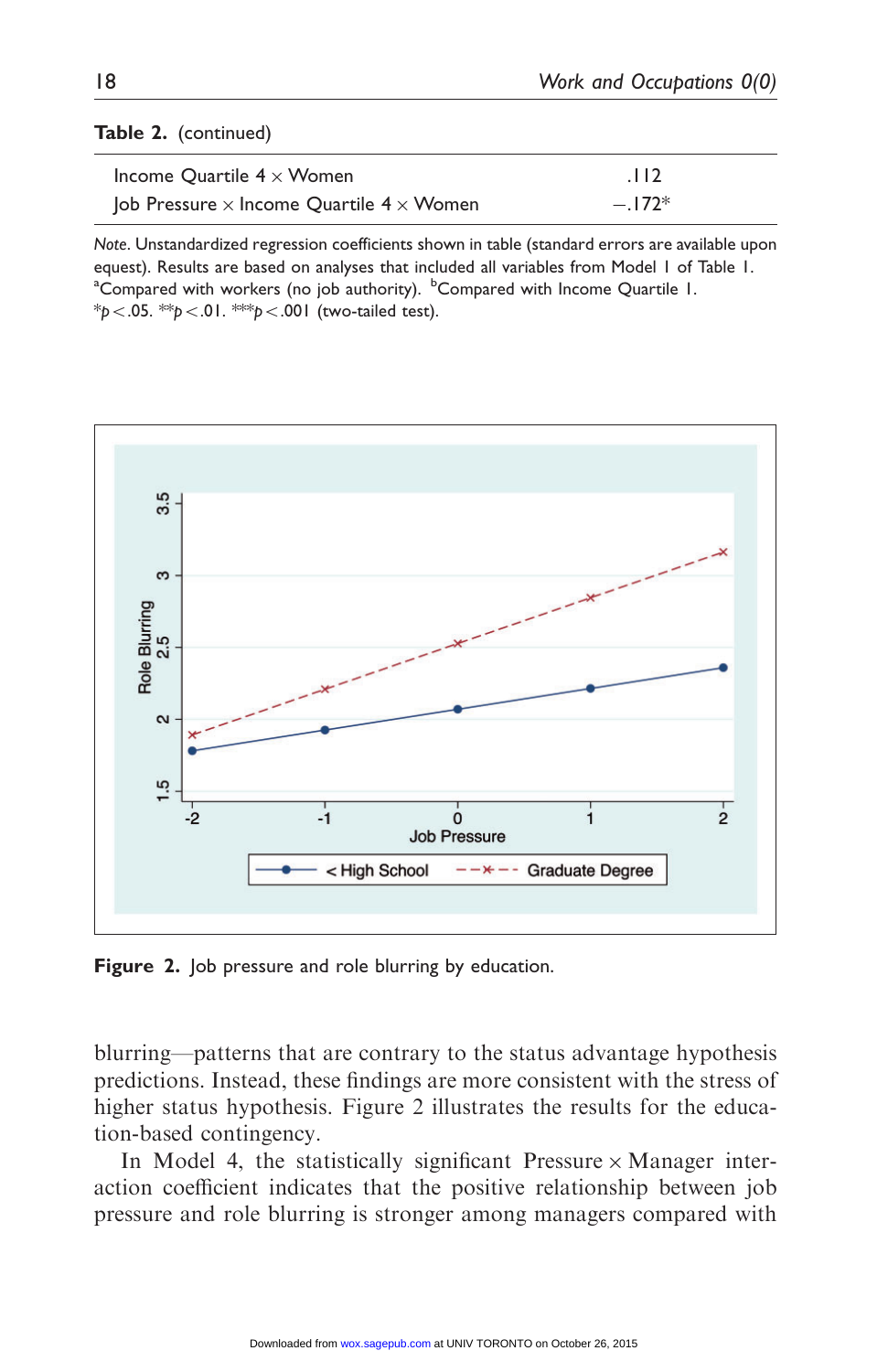workers with no job authority ( $p < .001$ ). Importantly, however, having only supervisory status does not moderate the pressure–role-blurring association—this represents an important distinction between supervisory versus managerial authority, with the latter reflecting higher levels of control over organizational resources and, by extension, greater status. Likewise, as Model 5 demonstrates, job pressure is also more strongly associated with elevated role blurring among workers in the highest income quartile  $(p<.001)$ . Taken together, these two core dimensions of socioeconomic status and positional location in the workplace amplify rather than attenuate the positive association between job pressure and role blurring—and, like education and professional status, are consistent with the stress of higher status hypothesis.

The significant Job Pressure  $\times$  Job Autonomy<sup>2</sup> coefficient (Model 6) suggests that the moderating effect of autonomy is nonlinear. The positive association between job pressures and role blurring is strongest among those with low levels of autonomy. Put differently, the gap in role blurring is widest among individuals with lower levels of job pressure, and that gap diminishes at an accelerated rate as levels of pressure increase—with a steeper slope observed for those with low job autonomy. Similarly, the Job Pressure  $\times$  Some Schedule Control interaction coefficient (Model 7) indicates that pressure is more strongly associated with role blurring among workers who have some schedule control (compared with those with no schedule control). By comparison, however, having full schedule control does not moderate the association.

# Gender and the Pressure-Status Nexus

In supplemental analyses, we tested whether any of the statistically significant two-way interactions that we reported in Table 1 are further contingent upon gender—that is, do the observed stress of higher status effects differ for women and men? As Table 2 indicates, only the three-way terms involving professional status, managerial status, and income are statistically significant. That is, job pressure is more strongly associated with work–family role blurring among professionals, managers, and high earners—but in each case, those patterns are more representative of men's experience. Figures 3–5 show each of those findings. Collectively, these results demonstrate that the stress of higher status hypothesis—as represented in the pressure-status nexus—more accurately reflects the experience of men compared with women.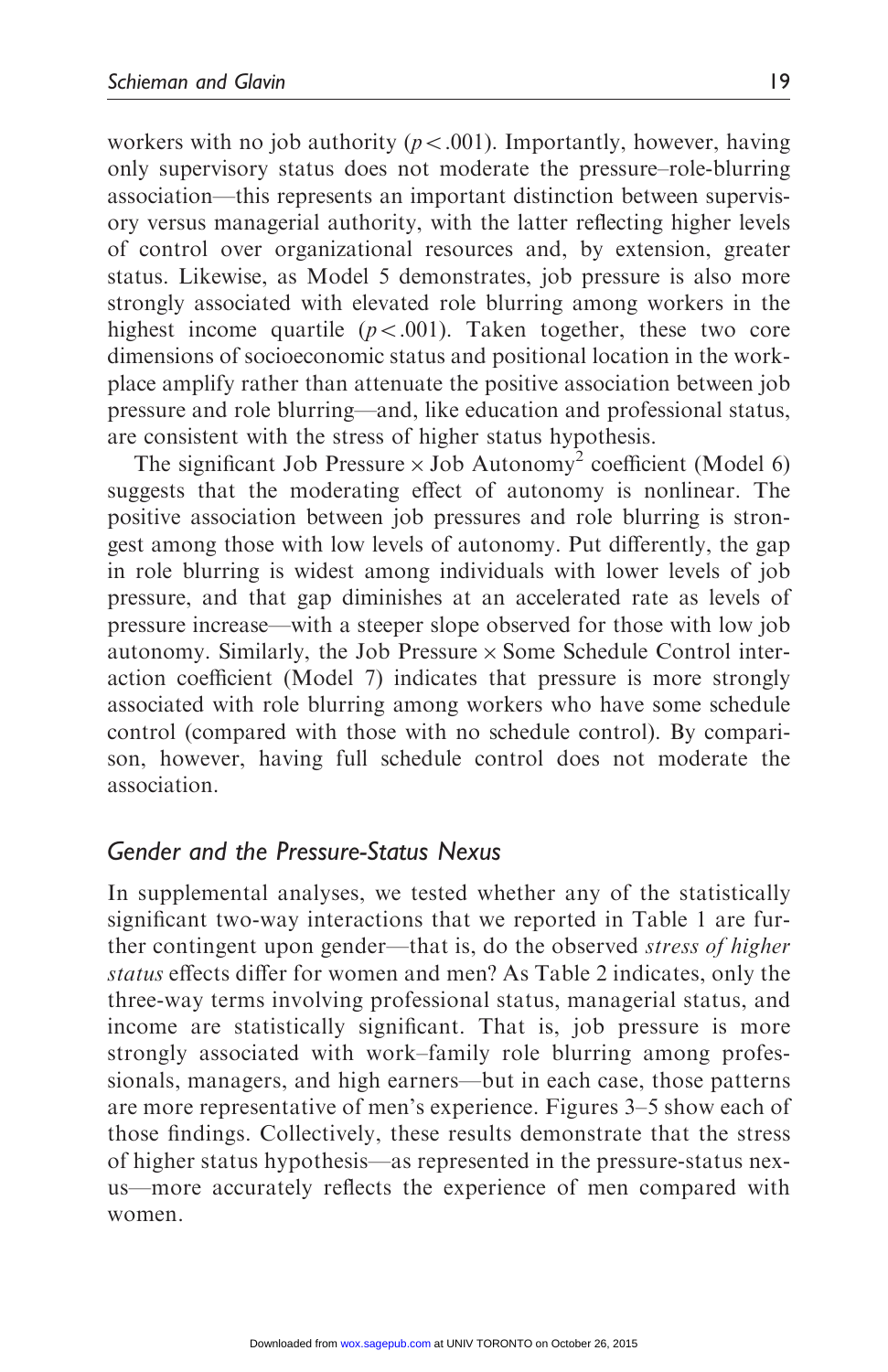

Figure 3. Job pressure and role blurring by gender and professional status.



Figure 4. Job pressure and role blurring by gender and job authority.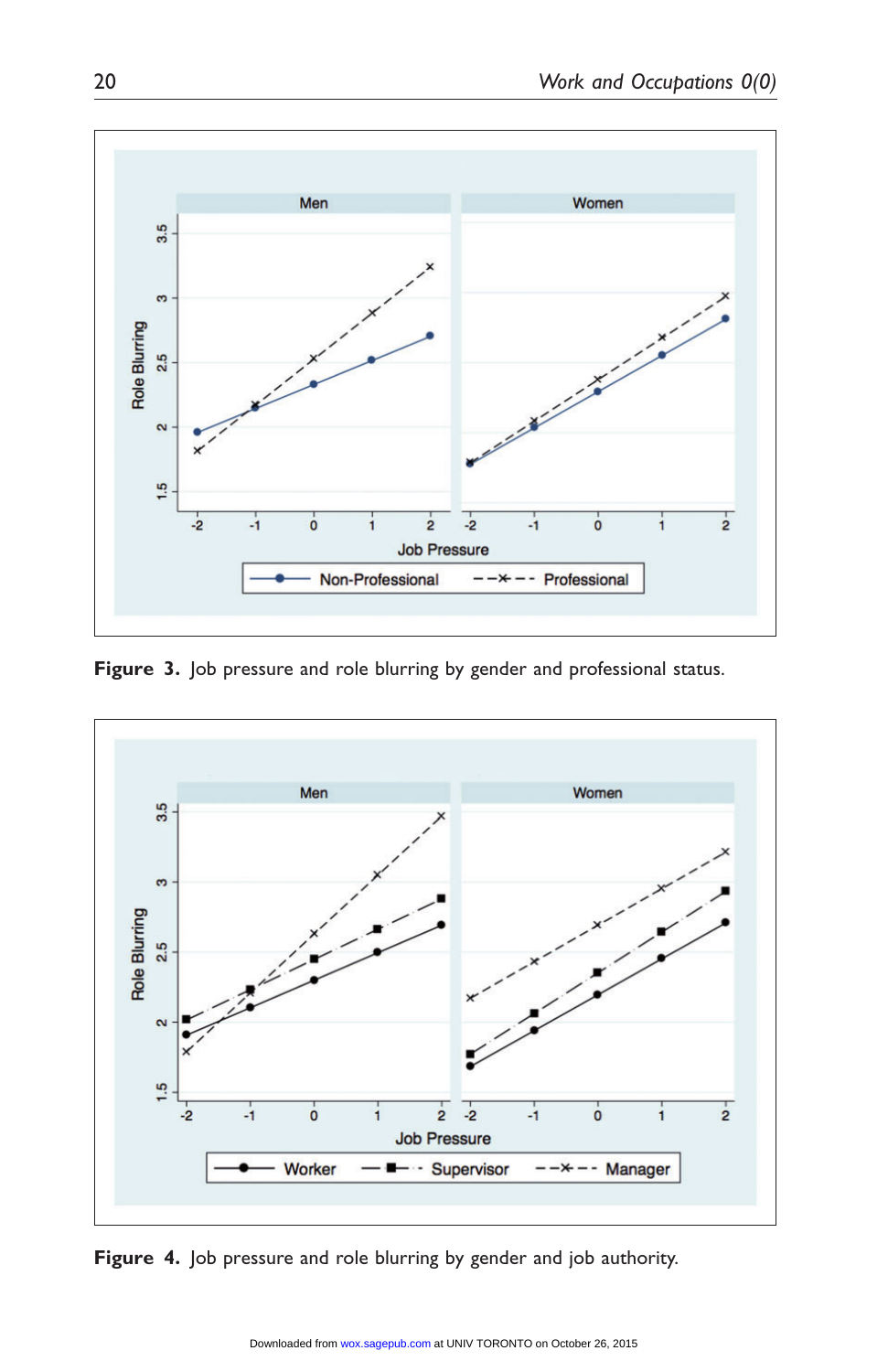

**Figure 5.** Job pressure and role blurring by gender and income.

# **Discussion**

Feeling overwhelmed by the amount of work one has to complete and the squeeze of excessive tasks and insufficient time represent quintessential forms of exploitation experienced by the modern-day worker. These kinds of job pressures are important to study because of their negative consequences for workers' performance and well-being; however, in this article, we consider an additional possibility in the study of job pressure—the proclivity for workplace demands to facilitate increased permeability of the work–family border and role blurring. This element of the work–life boundary dynamic generates the potential for "deviant" forms of role enactment and provides a basis for unexpected patterns of emotional inequality. Confirming previous observations among Americans (Glavin & Schieman, 2012), and expanding upon an earlier role-blurring measure, here we demonstrate a strong positive association between job pressure and the frequency of work–family roleblurring activities in a large national sample of Canadian workers. In addition, two other discoveries make novel contributions beyond that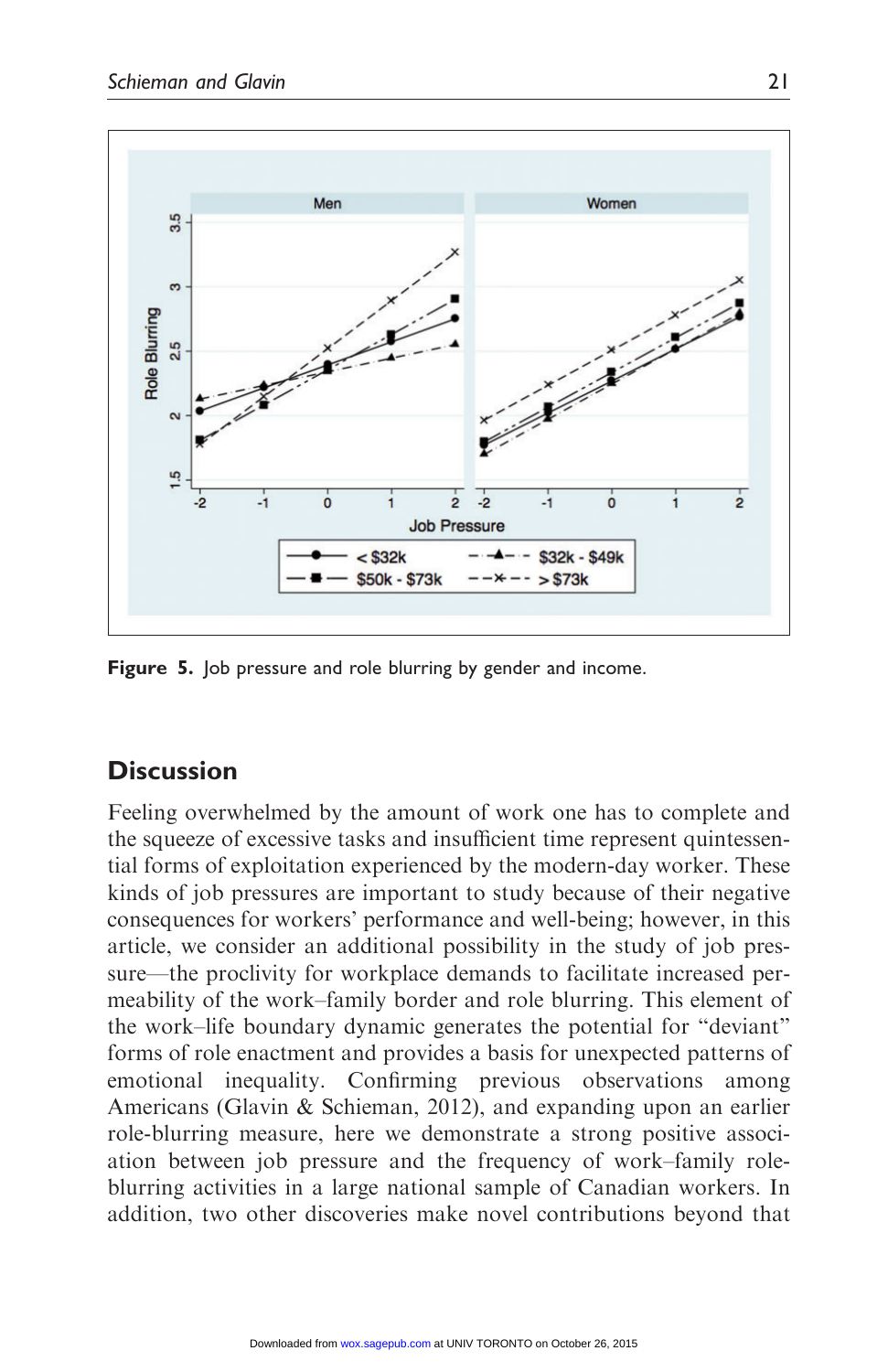previous study. First, we document that each form of status—education, professional status, job authority, and income—are related positively and independently to more frequent role blurring. These patterns lend additional empirical support for the *stress of higher status* thesis (Glavin & Schieman, 2012; Schieman et al., 2009). Second, we examine the ways that job pressures relate to role blurring *across* lower, moderate, and higher statuses; the relationship between job pressure and role blurring does indeed vary considerably across these different levels of status.

The set of particular combinations of job pressure and status—what we call the *pressure-status nexus*—are among the most compelling findings in our analyses. Specifically, we demonstrate that job pressure is more strongly associated with frequent role blurring among individuals with higher education, professional status, managerial authority, and higher earnings. Moreover, these patterns hold steady even after we account for three forms of job control or job-related resources: schedule control, job autonomy, and challenging work. And, importantly, the results also remain net of adjustments for the extent of overwork—that is, the commonly documented experience of working longer hours among those with higher status (Cha & Weeden, 2014). Taken together, we interpret these findings as being consistent with the stress of higher status hypothesis. The fact that individuals embedded in higher status conditions experience a significantly stronger coupling of job pressure and role blurring directly contradicts the status advantage hypothesis and its prediction that higher statuses should attenuate the positive relationship between job pressure and work–family role blurring.

The relevance of these findings extend beyond the narrow parameters of the work–family border by intersecting with broader debates about ideal worker norms and their consequences for worker functioning, particularly across levels of socioeconomic standing (Correll, Kelly, O'Connor, & Williams, 2014). Higher status workers might experience a greater devotion or commitment to their jobs and therefore are more willing—and possibly often expected—to allow work-related tasks to spillover outside conventional parameters. Role blurring may simply be an implicit (or even explicit) part of the job description for today's higher status workers; the greater dedication implies an acceptance of the price of ambition—one that involves blurred work–family boundaries (Benson & Brown, 2007; Blair-Loy, 2003). However, it is worth underscoring here that we are not simply describing the conditions of higher status workers, but rather elaborating on their potential role enactments and dynamics in high-pressured contexts.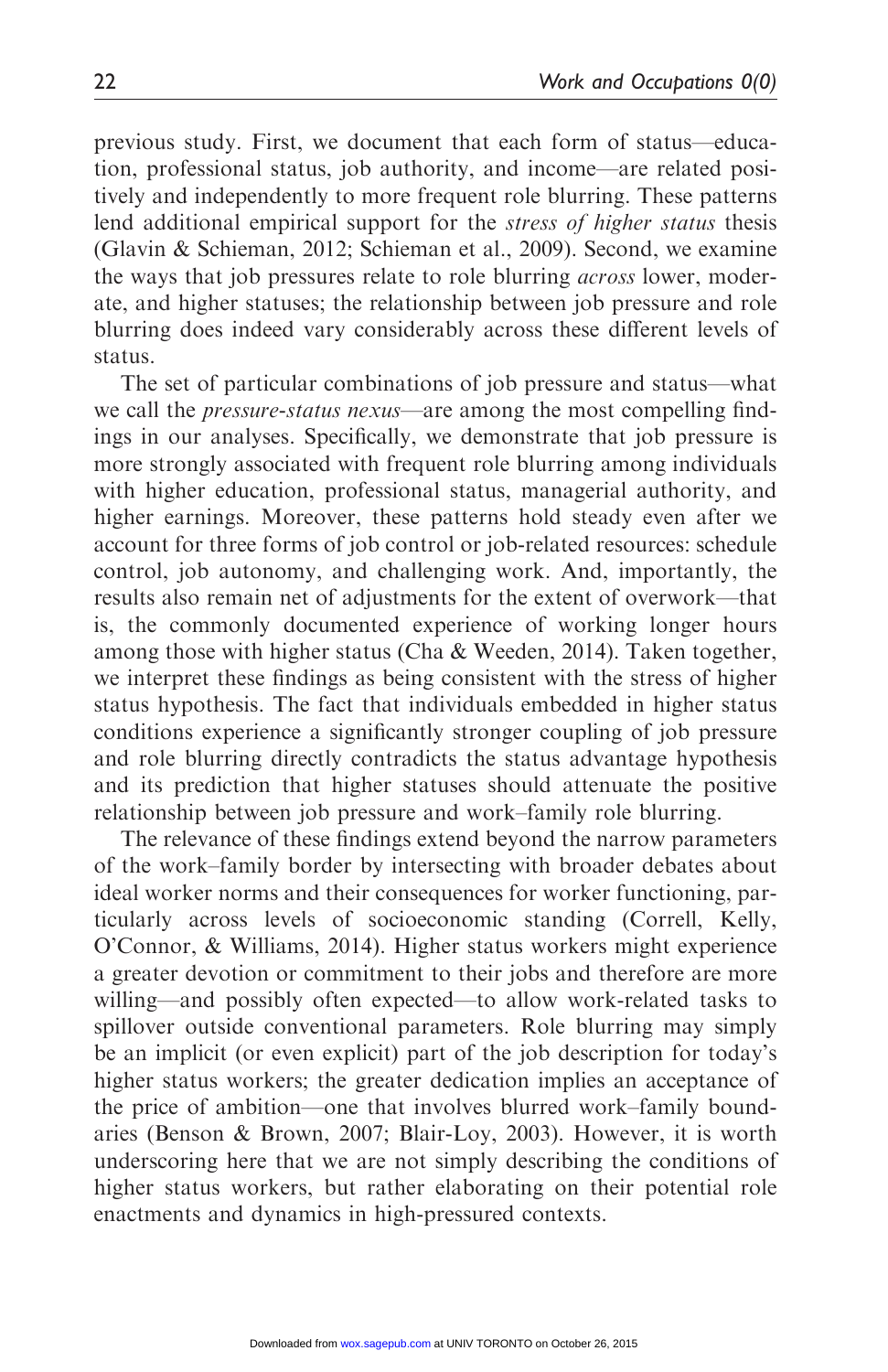Another way to view our results is to imagine that if we randomly selected any two individuals in our sample who experience higher levels of job pressure, the worker with the higher status is more likely to engage in frequent role blurring. This kind of role blurring might be the "new normal" because of greater ambition, or because higher status workers—when under more intense time pressure and role overload—might feel more compelled to blur the boundaries of work and nonwork life to "get ahead" or maintain their higher status (Moen et al., 2013). But, to be clear, these patterns do not imply that the job pressures experienced by lower status workers are somehow less painful or detrimental. Rather, lower status workers might be less likely to have the kind of content or demands in their work activities that foster role-blurring activities, or their experience of pressure might be more constrained to the particular spatial and temporal parameters of the workplace. While high job pressures might manifest in other negative outcomes for lower status workers (e.g., conflict, poorer health, dissatisfaction), it might manifest less directly in the stress associated with role blurring. Certainly, though, much more research—both qualitative and quantitative—is needed to understand the complex link between job pressure and role blurring across the entire socioeconomic and occupational spectrum.

In addition to the basic patterns of the pressure-status nexus, we expand upon prior findings by demonstrating three gender-contingent patterns. Consistent with our previous observations (Glavin & Schieman, 2012), we first confirm that men report more frequent role blurring than women; yet, it is the gendered nature of the relationship between job pressures and role blurring that is especially novel. Job pressure is more strongly associated with frequent role blurring among professionals, managers, and higher earners—and those relationships are more apparent among men compared with women. These findings reinforce the notion of a gendered model of the ideal worker norm in which women and men experience a different weighting of work- versus family-related expectations and responsibilities. At least in this form of pressure-status nexus, there is evidence that men tend to be more likely to blur the borders between work and family.

Our findings in no way imply that higher status women in highpressured job contexts are not also engaging in frequent work–family role-blurring activities. In fact, one finding stands out: Job pressure is the strongest predictor of role blurring among both women and men—especially those with higher status. However, it is the relative comparison between men and women that reveals the additional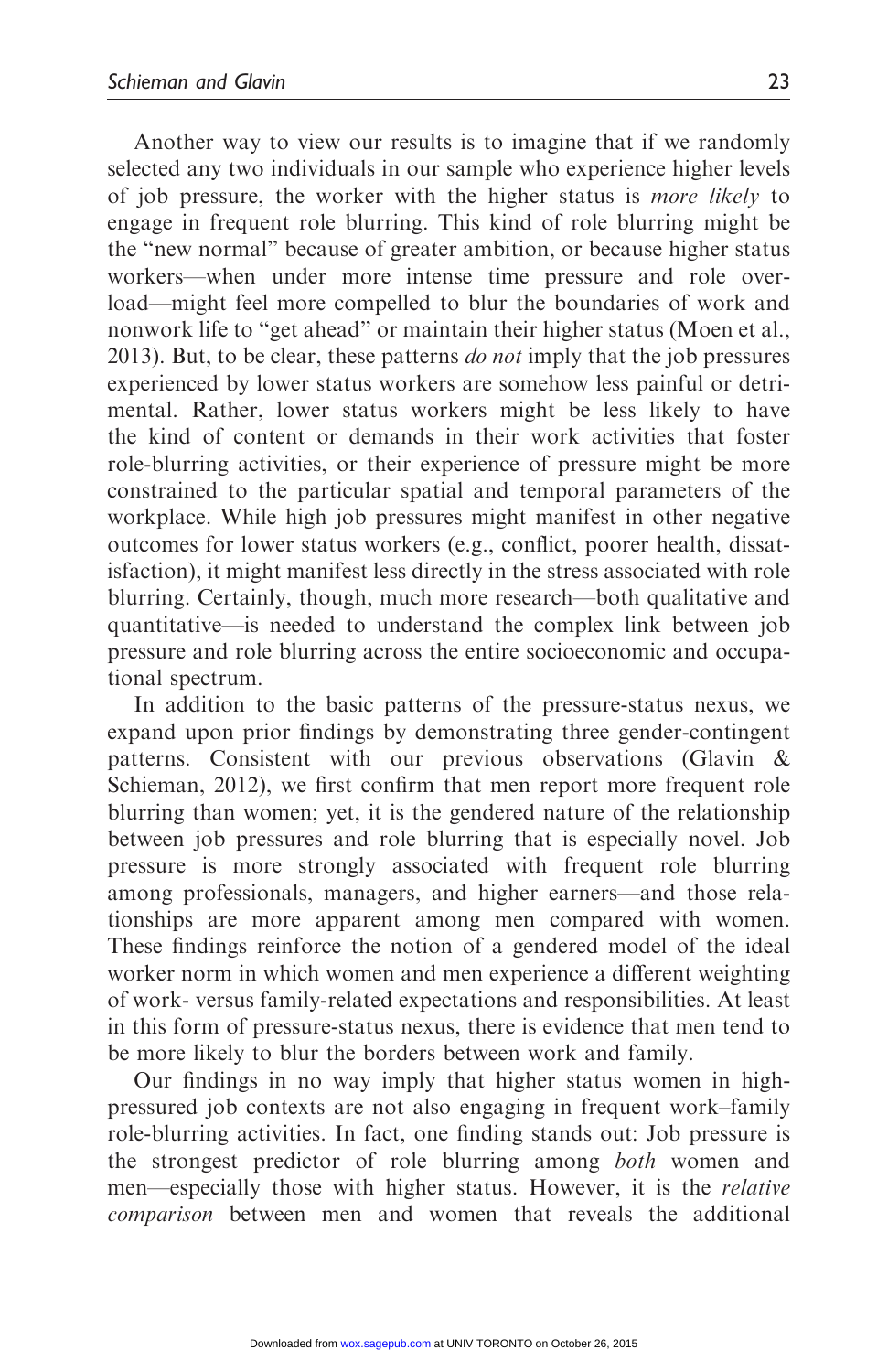gender gap that reinforces the masculine stereotype. It may be that the nature of the work or the type of job differs for women and men in such a way that when work contact occurs, for example, men are more likely to feel that they should respond. There is some suggestion in prior research that men with job authority report a wider span of responsibility at work. According to Wright, Baxter, and Birkelund (1995), "because of the real power associated with positions in authority hierarchies, gender inequalities in authority may constitute one of the key mechanisms that sustain gender inequalities in workplace outcomes" (p. 407). Marsden, Kalleberg, and Cook (1993) suggest that women have also tended to hold jobs with fewer "commitment-enhancing features" (e.g., supervisory positions), but even when women hold similar positions of job authority as men, there is some indication that the scope of their authority is more narrow. Prior research also suggests that women tend to cluster in positions of more circumscribed authority, in which they have a narrower band of responsibilities for overseeing other workers with fewer of the other benefits typically associated with authority (Reskin & Ross, 1992). Collectively, these ideas imply that women in managerial positions might therefore be better able to maintain less permeable borders—even in high-pressured contexts. While ideal worker norms are influential, higher status men might also feel norms regarding the ideal father, and therefore desire to contribute more time and energy to the noneconomic aspects of fatherhood (Barnett & Rivers, 1996; Coltrane, 1996; Gerson, 1993; Grzywacz & Marks, 2000; Townsend, 2002). Future research could benefit from a deeper exploration of ideal worker norms and their influence on the gendered experiences of the pressure-status nexus.

As for the three job-related resources—schedule control, autonomy, and challenging work—each one is associated with more frequent role blurring. This point is worth underscoring: These job resources are each independently related to greater exposure to a potential stressor. Moreover, only schedule control and autonomy modify the effect of job pressure—and those patterns are not linear. For schedule control, the positive relationship between job pressure and role blurring is stronger among those with some schedule control (compared with none). Taken together, these patterns have implications for notions of "flexibility" and "resources" in both border theory and the JD-R model, and their predictions about role blurring (Bakker & Geurts, 2004; Voydanoff, 2005). In particular, the conventional characterization of schedule control and job autonomy underscores the ways that they should enable workers to navigate the work–family border (Jacobs & Gerson, 2004).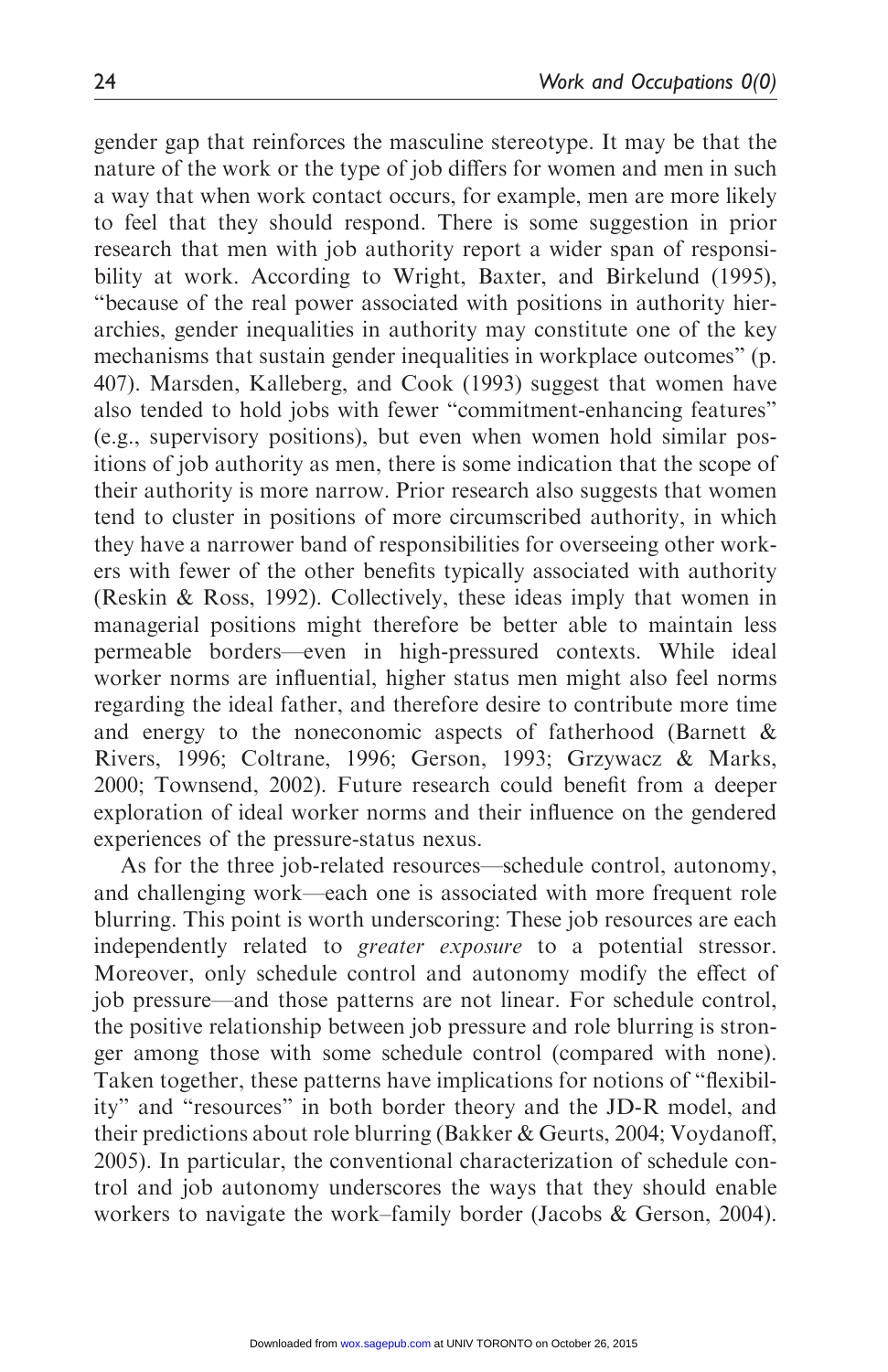If that were true, it could be argued that these would also help attenuate the positive link between job pressure and role blurring. For workers with some schedule control, however, that relationship is actually stronger (not weaker, as the status advantage hypothesis predicted). Why does having only *some* schedule control seem to amplify the blurred boundaries that come with pressure? It may be that individuals with some schedule control have more opportunities than those with no schedule control to engage in role blurring—that is, they can choose their own start and end times (within limits). In this context, "work creep" might be more problematic compared with those with a more rigid schedule. Flexibility might come with expectations that work can be done elsewhere, at other times. This is another salient feature of the stress of higher status that connects to ideal worker norms and work devotion.

# Conclusion

While it is possible that role blurring may be functional or even desirable—a means to reducing commuting costs, for example—it is worth noting that previous research has shown a positive association between role blurring at home and work–family conflict (Glavin & Schieman, 2012; Voydanoff, 2005). Indeed, for some workers, role blurring may initially begin as part of an attempt to deal with excessive job pressures and reduce interrole conflict; paradoxically, however, these behaviors might expand the reach of work demands into nonwork domains in ways that normalize rather than ameliorate these pressures. Future research should test these possibilities by exploring the temporal pathways that connect job pressures, role blurring, and work–family conflict. It is also worth investigating the temporal dimensions among these relationships: Is the link between job pressures and role blurring unidirectional? Or is it possible that role blurring contributes to increased perceptions of pressures that produce an upward spiral of overwork? Does role blurring facilitate the ways that work intensification generates interrole conflict—and do higher status work conditions engender such processes? Much remains unknown about the ways that these dynamics unfold over time for workers across statuses.

Our study also contributes to the ongoing debate and discussion about the concept of role blurring itself. The earlier work of Desrochers et al. (2005), in which they identified the "Work-Family Integration-Blurring Scale" (WFIBS), provides a foundational framework. They conceptualized work–family role blurring "as the experience of difficulty in distinguishing one's work from one's family roles"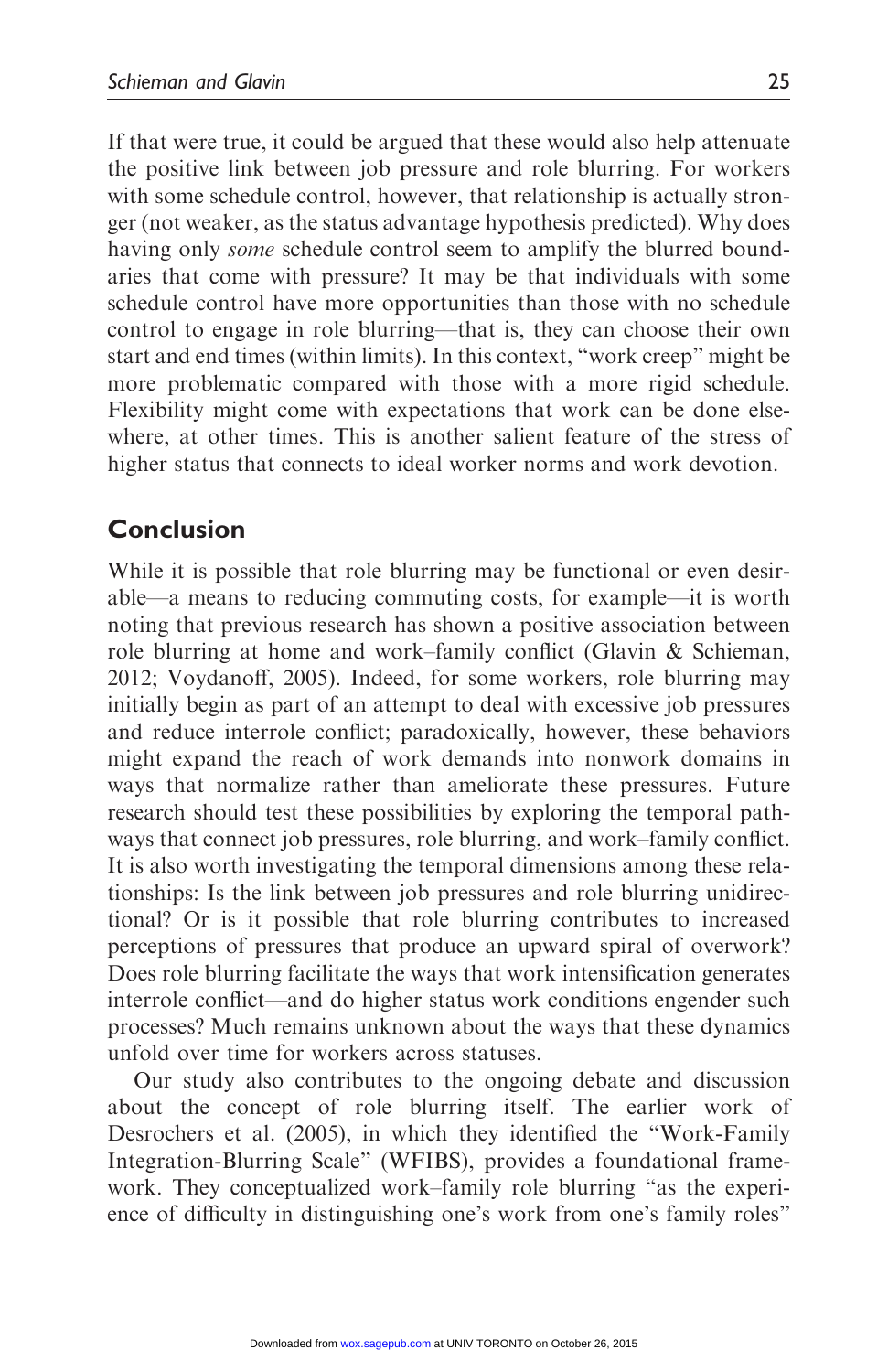(p. 460). The WFIBS is a three-item index consisting of the following: (a) "It is often difficult to tell where my work life ends and my family life begins," (b) "I tend to integrate my work and family duties when I work at home," and (c) "In my life, there is a clear boundary between my career and my role as a parent." By comparison, our conceptualization and operationalization of role blurring is more oriented toward specific activities, especially related to after-hours work contact and multitasking. We view our measure as a possible determinant of the WFIBS—that is, for example, people who frequently send and receive work-related communications after hours should be more likely to (subsequently) have difficulties figuring out where work life ends and family life begins or experience a lack of clarity in the boundary between one's career versus parenting.

Beyond questions about overlap with the WFIBS, a recent piece by Allen et al. (2014) further contends that some of the items in our earlier measure (see Glavin & Schieman, 2012) "are similar to items used to capture interruptions as well as a lack of psychological detachment from work" (p. 109). Allen et al. raise important questions about the distinctions between or interrelationships among different constructs. We agree that these lines can seem somewhat blurry. In our view, however, "distractions," "interruptions," or the "inability to detach from work" are potential consequences of role blurring—but they are not necessarily the same as role blurring activities. For example, Desrochers et al. (2005) measure disruptions with a single item: "When I work at home, distractions often make it difficult to attend to my work" (p. 453). Here, there is a clear conceptual distinction between role blurring and its consequences (e.g., distraction/interruption), but once again there is the suggestion of an empirical relationship between them. For example, workers who frequently send emails after work hours might *subsequently* experience interruptions or remain "cognitively preoccupied" with their work well beyond the normal temporal parameters of work. We submit that these are empirical questions that require tests of the relationships among different constructs: When do role-blurring activities, such as the sending and receiving of work-related communications or work–family multitasking, create disruptions or interruptions at home? Do role-blurring activities automatically result in workers having difficulties psychologically disengaging with work? This is fertile terrain for future research.

We also think it might be unwise to assume that role blurring necessarily equates to work detachment problems. Some might characterize detachment from work as a "natural" (and desirable) state, but there are a number of vocational callings where there is little clear distinction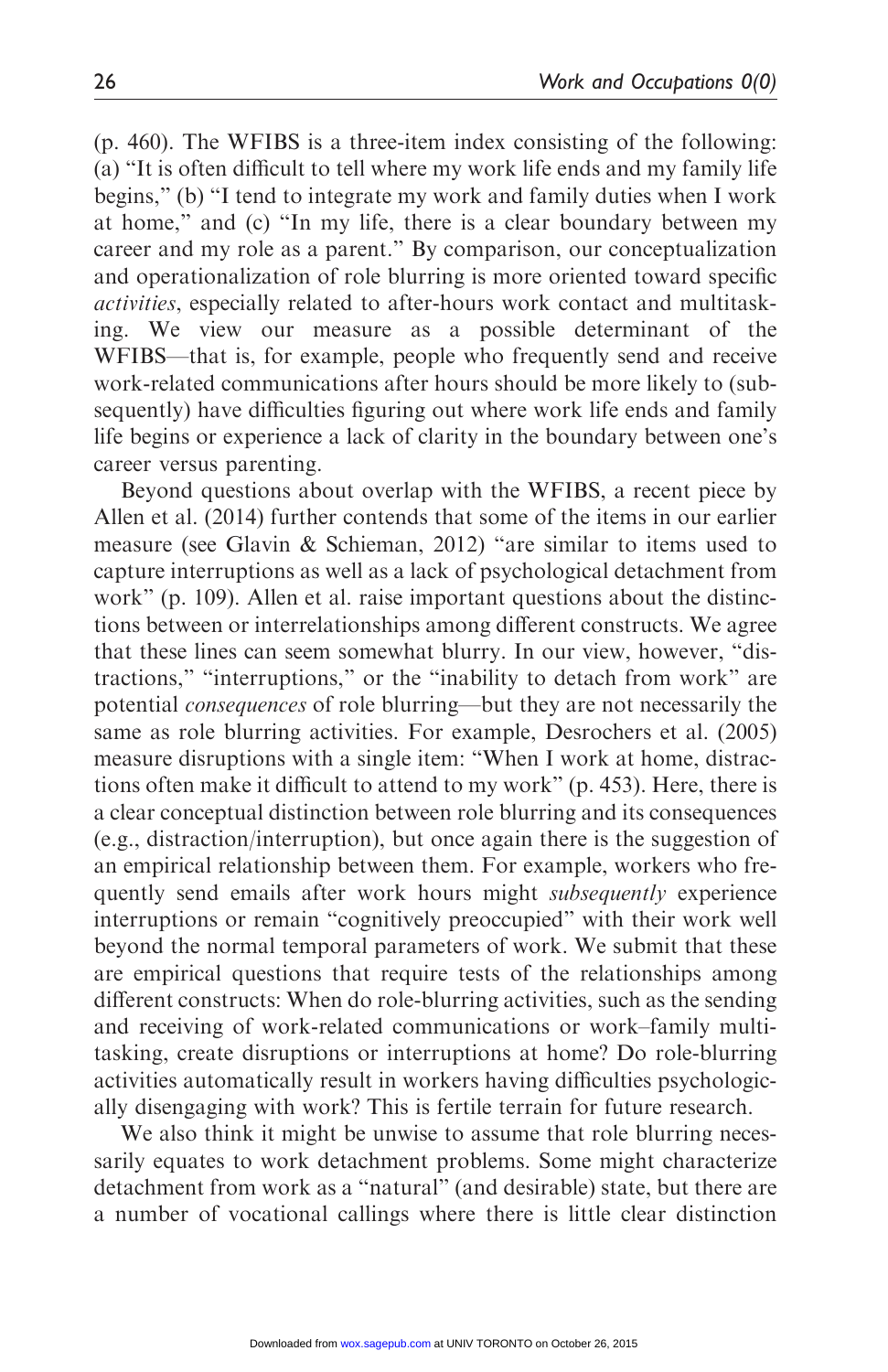between work and nonwork roles (e.g., the clergy, on-duty soldiers, and perhaps even some politicians). For these individuals, the blurring of roles should not automatically represent a failure to detach from work, but it might simply be the way they experience the work–family interface, integration versus segmentation, and their own various role identities. Thus, individuals might experience role blurring that is not necessarily indicative of work detachment problems. Certainly, in many cases, role blurring could be a strong predictor of detachment problems—but this is yet another question that deserves greater scrutiny in future research.

Finally, it is essential to acknowledge that the pressure-status nexus occurs within what Moen (2015) has recently referred to as the "institutional/organizational turn," that is, a consideration of the structural constraints placed around micro-/individual-level processes. While our account is admittedly individual-focused, we recognize that the pressure-status nexus occurs within broader institutional/organizational contexts that shape work–life boundary dynamics. The workplace culture might shape the degree to which the pressure-status nexus facilitates role blurring. For instance, some organizational cultures might simply expect frequent work contact outside of regular working hours, while other organizations endeavor to restrain the greedy impulse of after-hours contact. The former encourages more frequent deviant role enactments, while the latter discourages it. Unfortunately, we do not have measures that might help account for any influence that organizational culture, but future inquiry might consider it. This could illuminate the point at which the "potential stressor" of role blurring becomes what Wheaton (1996) calls a "stressful stressor"—one that actually has an impact on health and well-being.

# Appendix

|                 | Men $(N=1,788)$ | Women $(N = 2,739)$ |
|-----------------|-----------------|---------------------|
| Role blurring   | 2.384           | 2.329               |
| Job pressure    | $2.927*$        | 3.042               |
| <b>Statuses</b> |                 |                     |
| Education       | $4.622*$        | 4.985               |
|                 |                 |                     |

Table A1. Descriptive Statistics for Men and Women.

(continued)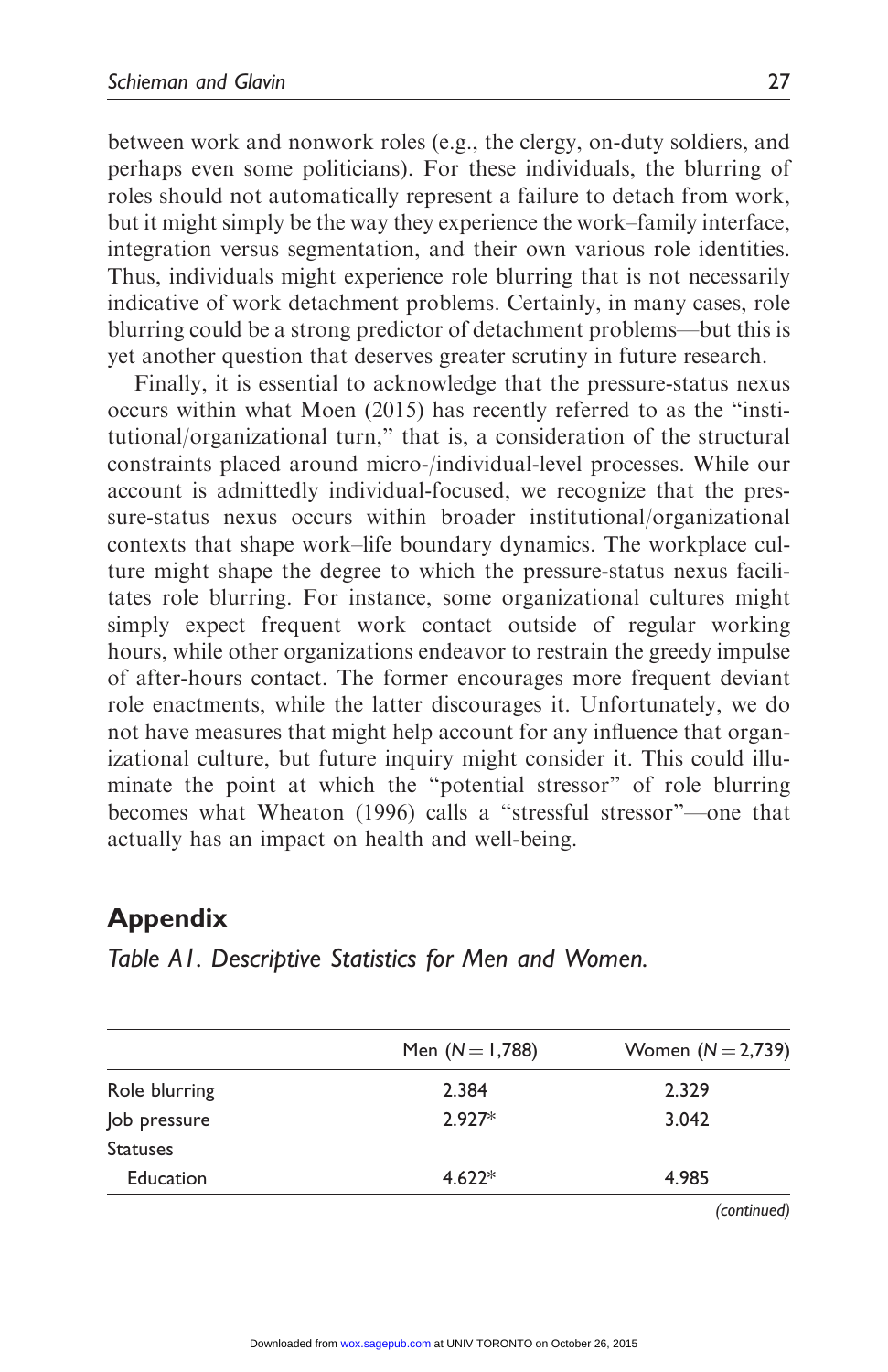|                       | Men $(N = 1,788)$ | Women $(N = 2,739)$ |
|-----------------------|-------------------|---------------------|
| Professional          | $.321*$           | .402                |
| Supervisor            | .294              | .304                |
| Manager               | $.195*$           | .139                |
| Personal income       | 63267.29*         | 46266.85            |
| Job autonomy          | $2.033*$          | 1.933               |
| Some schedule control | $.376*$           | .367                |
| Full schedule control | $.121*$           | .079                |
| Challenging work      | $3.229*$          | 3.319               |
| Control variables     |                   |                     |
| Age                   | 39.724            | 39.597              |
| Married               | .388              | .359                |
| Children at home      | $.381*$           | .434                |
| Private sector job    | $.716*$           | .518                |
| Full-time             | .622              | .623                |
| Overwork              | $.203*$           | .104                |
|                       |                   |                     |

(continued)

\*Difference between men and women is significant at  $p < 01$  (two-tailed test).

#### Declaration of Conflicting Interests

The authors declared no potential conflicts of interest with respect to the research, authorship, and/or publication of this article.

#### Funding

The authors disclosed receipt of the following financial support for the research, authorship, and/or publication of this article: A grant award from the Canadian Institutes of Health Research (CIHR) supports this study (Funding Reference Number: MOP-102730; PI: Scott Schieman).

#### **Notes**

1. While a higher response rate is the ideal—and we expended great efforts to achieve one—this has become increasingly challenging for all survey researchers (with limited budgets). There are conflicting views on the meanings and implications of a "low" response rate. Nonresponse bias in estimates is one concern (Babbie, 2010), although research challenges the link between response rates and nonresponse bias (see Curtin, Presser, & Singer, 2005; Groves, Crouper, & Presser, 2007; Merkle & Edelman, 2002). To address the possibility that our results were unduly influenced by nonresponse bias,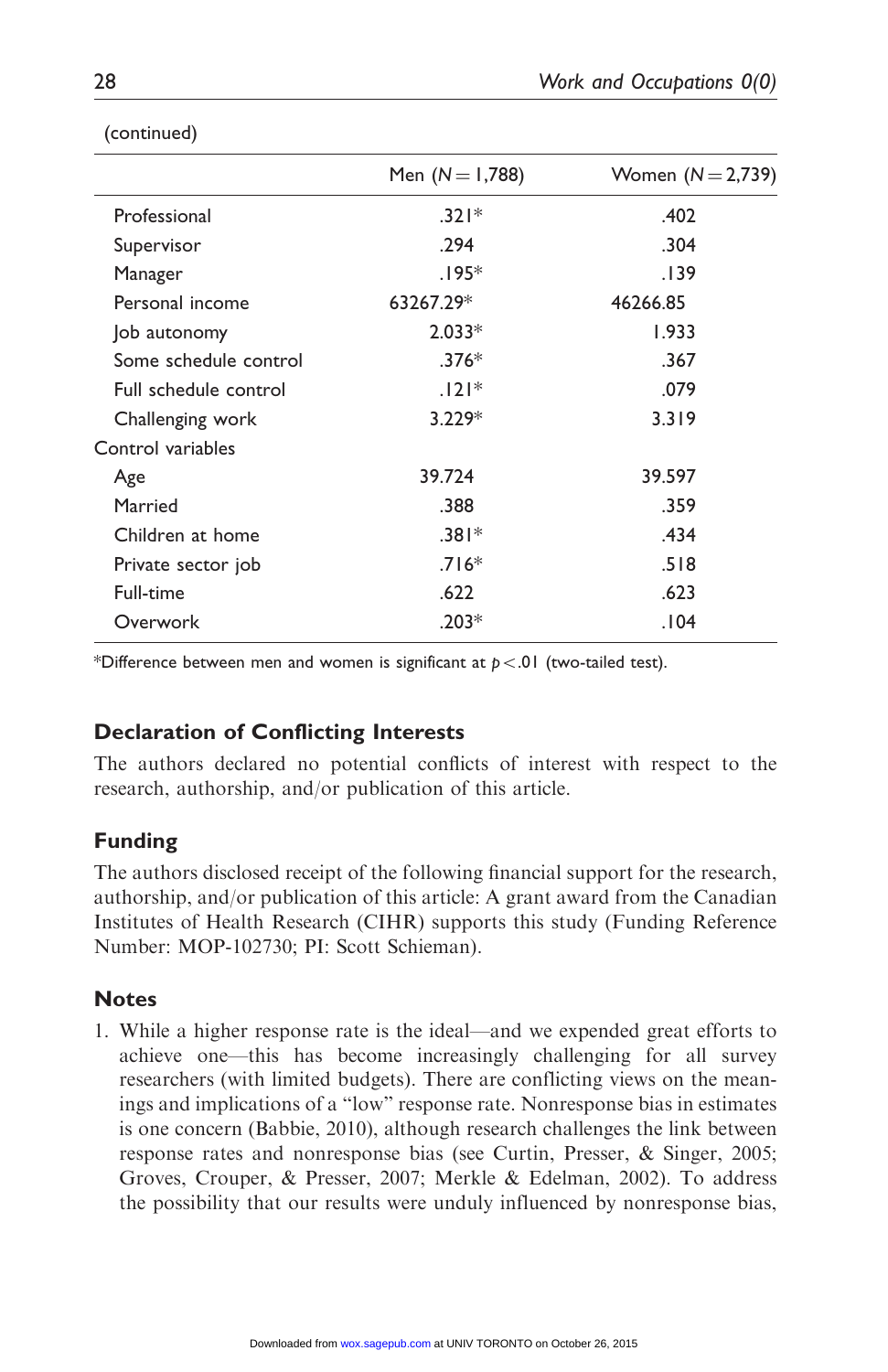we compared unweighted and weighted analyses in which we weighted the sample based on key demographic statuses (e.g., gender, age, marital status, education) from the most recent Canadian Census. We found few differences between the weighted and unweighted results. Winship and Radbill (1994) argue that controlling for characteristics on which individuals may be undersampled or oversampled helps adjust for biases due to these characteristics. Given that all of our analyses include these controls, nonresponse bias should not be a major problem for the estimates reported here. As an additional comparison, the CANWSH response rate of 40% falls in the range of three similar studies: (a) The 2008 National Study of the Changing Workforce achieved 55% (Families and Work Institute), (b) The 2004 National Study of Overwork in America achieved a 23% response rate (Galinsky et al., 2005), and (c) in the 2001 National Work–Life Conflict Study of Canadian workers, the study authors report a response rate of approximately 26% (Duxbury  $\&$ Higgins, 2002).

2. The correlations among the focal continuous measures are as follows: job autonomy and challenging work ( $r = .44$ ,  $p < .001$ ); job autonomy and job pressure  $(r = -.05, p < .001)$ ; challenging work and job pressure  $(r = .10,$  $p < .001$ ).

#### References

- Acker, J. (1990). Hierarchies, jobs, bodies: A theory of gendered organizations. Gender & Society, 4(2), 139–158.
- Allen, T. D., Cho, E., & Meier, L. L. (2014). Work-family boundary dynamics. Annual Review of Organizational Psychology and Organizational Behavior, 1, 99–121.
- Ashforth, B. E., Kreiner, G. E., & Fugate, M. (2000). All in a day's work: Boundaries and micro role transitions. Academy of Management Review, 25(3), 472–491.
- Babbie, E. (2010). The practice of social research. Belmont, CA: Wadsworth Cengage Learning.
- Bakker, A. B., & Demerouti, E. (2007). The job-demands-resources model: State of the art. Journal of Managerial Psychology, 22, 309–328.
- Bakker, A. B., & Geurts, S. A. E. (2004). Toward a dual-process model of workhome interference. Work and Occupations, 31, 345–366.
- Barnett, R. C., & Rivers, C. (1996). She works, he works: How two-income families are healthier and better off. San Francisco, CA: Harper.
- Batt, R., & Valcour, M. (2003). Human resource practices as predictors of work/family outcomes and employee turnover. Industrial Relations, 42, 189–220.
- Becker, G. S. (1964). Human capital theory. Chicago, IL: University of Chicago Press.
- Benson, J., & Brown, M. (2007). Knowledge workers: What keeps them committed; what turns them away. Work, Employment & Society, 21(1), 121–141.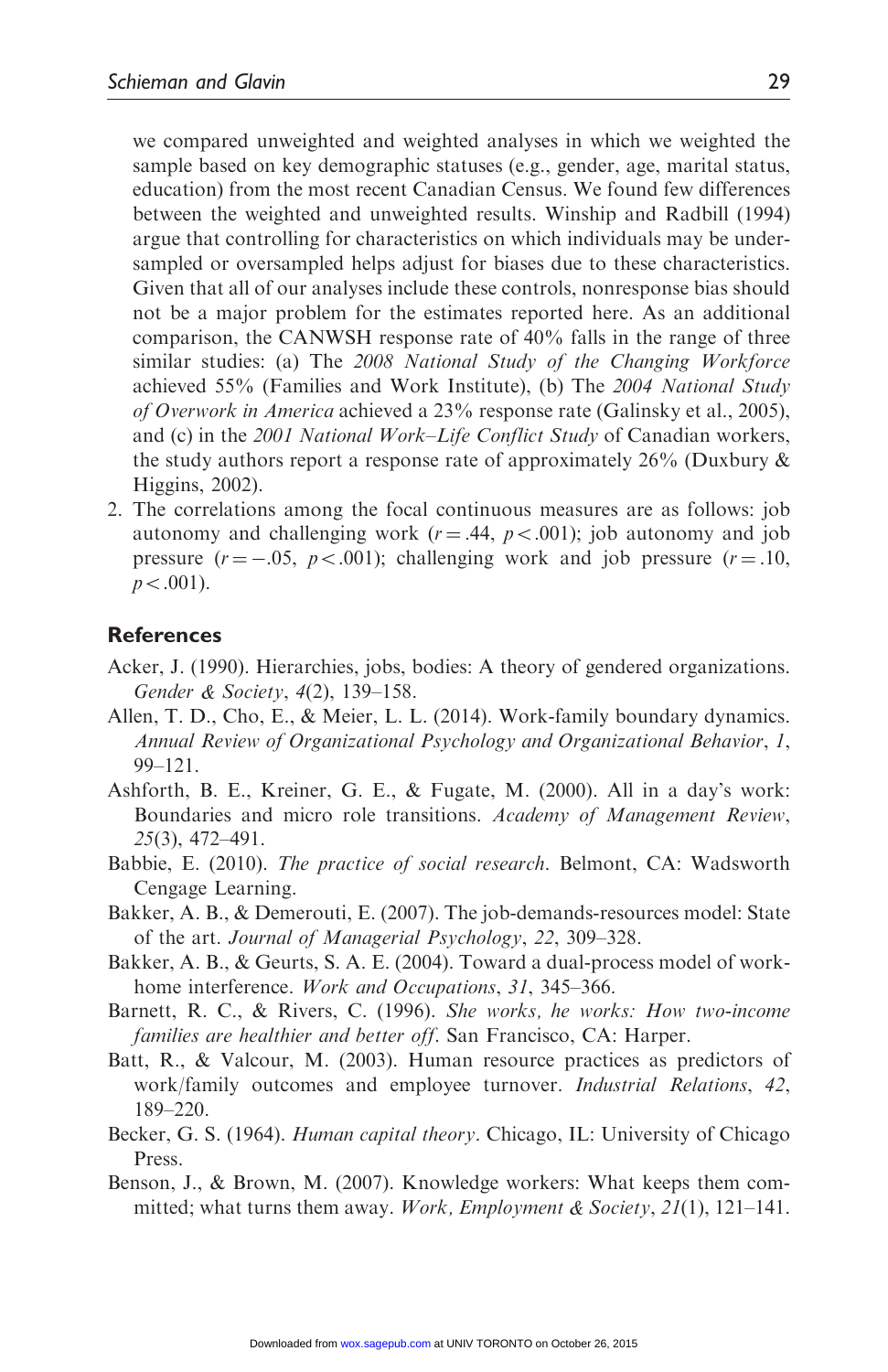- Bittman, M., Brown, J. E., & Wajcman, J. (2009). The mobile phone, perpetual contact and time pressure. Work, Employment & Society, 23(4), 673-691.
- Blair-Loy, M. (2003). Competing devotions: Career and family among women executives. Cambridge, MA: Harvard University Press.
- Boswell, W. R., & Olson-Buchanan, J. B. (2007). The use of communication technologies after hours: The role of work attitudes and work-life conflict. Journal of Management, 33(4), 592–610.
- Cha, Y., & Weeden, K. A. (2014). Overwork and the slow convergence in the gender gap in wages. American Sociological Review, 79(3), 457–484.
- Chesley, N. (2005). Blurring boundaries? Linking technology use, spillover, individual distress, and family satisfaction. Journal of Marriage and the Family, 67, 1237–1248.
- Chesley, N. (2014). Information and communication technology use, work intensification and employee strain and distress. Work, Employment  $\&$ Society, 67, 1237–1248.
- Chesley, N., Moen, P., & Shore, R. P. (2003). The new technology climate. In P. Moen (Ed.), It's about time: Couples and careers (pp. 220–241). Ithaca, NY: Cornell University Press.
- Clark, S. C. (2000). Work/family border theory: A new theory of work/family balance. Human Relations, 53, 747–770.
- Coltrane, S. (1996). Family man. New York, NY: Oxford University Press.
- Correll, S. J., Kelly, E. L., O'Connor, L. T., & Williams, J. C. (2014). Redesigning, redefining work. Work and Occupations, 41(1), 3–17.
- Coser, L. (1974). Greedy institutions. New York, NY: Free Press.
- Curtin, R., Presser, S., & Singer, E. (2005). Changes in telephone survey nonresponse over the past quarter century. *Public Opinion Quarterly*, 69(1), 87–98.
- Damaske, S., Ecklund, E. H., Lincoln, A. E., & White, V. J. (2014). Male scientists' competing devotions to work and family: Changing norms in a male-dominated profession. Work and Occupations, 41(4), 477–507.
- Davies, A. R., & Frink, B. D. (2014). The origins of the ideal worker: The separation of work and home in the United States from the Market Revolution to 1950. Work and Occupations, 41(1), 18–39.
- Desrochers, S., Hilton, J. M., & Larwood, L. (2005). Preliminary validation of the work-family integration-blurring scale. Journal of Family Issues, 26, 442–466.
- Desrochers, S., & Sargent, L. D. (2004). Boundary/border theory and workfamily integration. Organization Management Journal, 1, 40–48.
- Dex, S., & Bond, S. (2005). Measuring work-life balance and its covariates. Work, Employment & Society, 19(3), 627–637.
- Diestel, S., & Schmidt, K. H. (2009). Mediator and moderator effects of demands on self-control in the relationship between work load and indicators of job strain. Work & Stress,  $23(1)$ , 60–79.
- DiTomaso, N., & Parks-Yancy, R. (2014). The social psychology of inequality at work: Individual, group, and organizational dimensions. In J. D. McLeod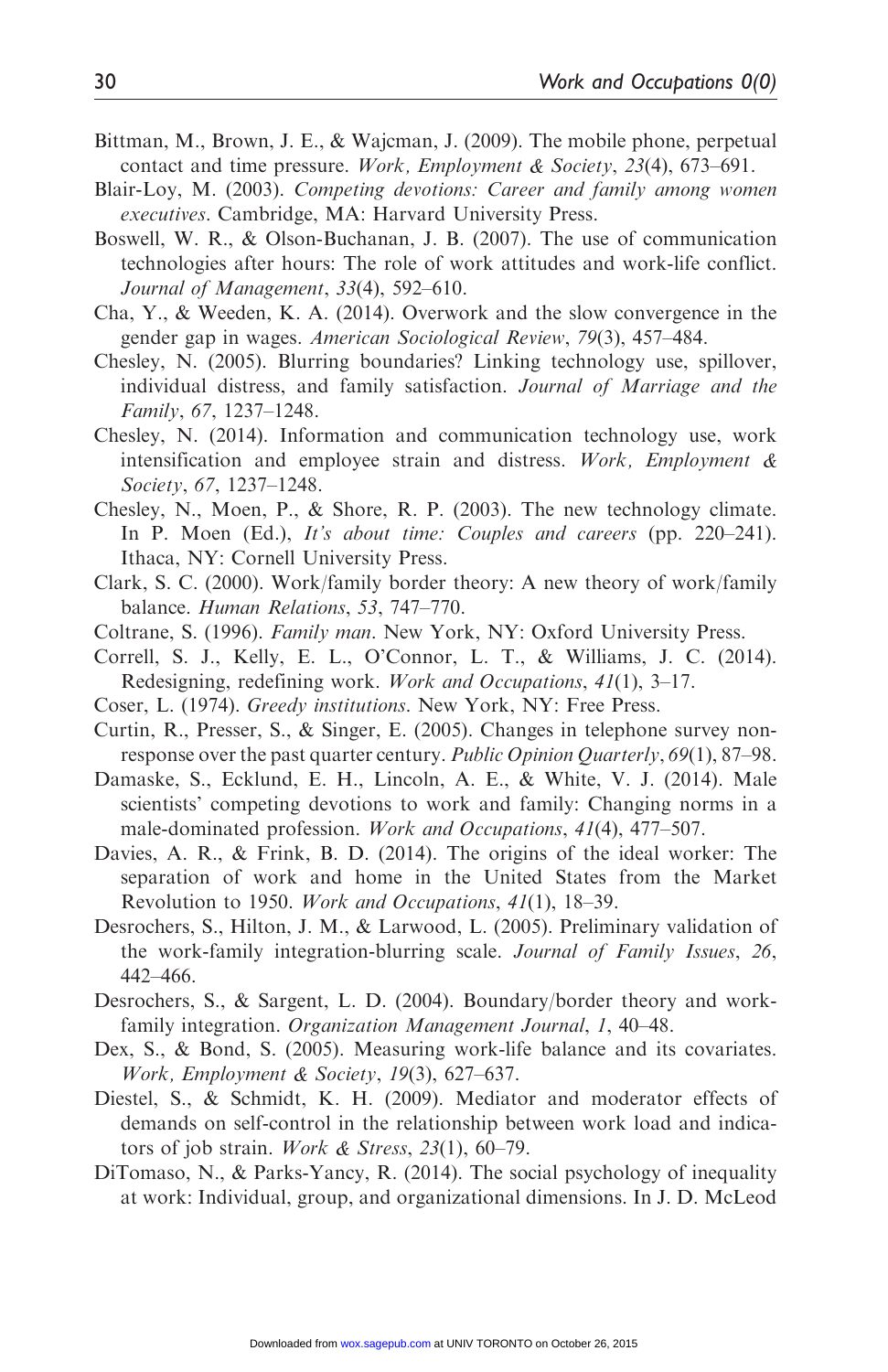(Ed.), Handbook of the social psychology of inequality (pp. 437–457). Dordrecht: Springer Netherlands.

- Ducharme, L. J., & Martin, J. K. (2000). Unrewarding work, coworker support, and job satisfaction a test of the buffering hypothesis. Work and Occupations, 27(2), 223–243.
- Dumas, T. L., & Sanchez-Burks, J. (2015). The professional, the personal, and the ideal worker: Pressures and objectives shaping the boundary between life domains. The Academy of Management Annals, 9(1), 803–843.
- Duxbury, L., Lyons, S., & Higgins, C. (2008). Too much to do, and not enough time: An examination of role overload. In K. Korabik, D. S. Lero & D. L. Whitehead (Eds.), Handbook of work-family integration: Research, theory, and best practices (pp. 125–40). London, UK: Academic Press/Elsevier.
- Duxbury, L. E., & Higgins, C. A. (1991). Gender differences in work-family conflict. Journal of Applied Psychology, 76(1), 60–74.
- Duxbury, L. E., & Higgins, C. A. (2002). The 2001 national work-life conflict study: Report one. Ottawa, ON: Health Canada.
- Duxbury, L. E., Thomas, J. A., Towers, I., & Higgins, C. (2004). From 9 to 5 to 24 and 7: How technology has redefined the workday. In W. Law (Ed.), Information resources management: Global challenges (pp. 305–32). Hershey, PA: Idea Group Publishing.
- Elliott, J. R., & Smith, R. A. (2004). Race, gender, and workplace power. American Sociological Review, 69(3), 365–386.
- Ford, M. T., & Wooldridge, J. D. (2012). Industry growth, work role characteristics, and job satisfaction: A cross-level mediation model. Journal of Occupational Health Psychology, 17(4), 492–504.
- Galinsky, E., Bond, J. T., Kim, S. S., Backon, L., Brownfield, E., & Sakai, K. (2005). Overwork in America: When the way we work becomes too much, executive summary. New York, NY: Families and Work Institute.
- Gerson, K. (1993). No man's land: Men's changing commitments to family and work. New York, NY: Basic Books.
- Glavin, P., & Schieman, S. (2012). Work–family role blurring and work–family conflict: The moderating influence of job resources and job demands. Work and Occupations, 39, 71–98.
- Glavin, P., Schieman, S., & Reid, S. (2011). Boundary-spanning work demands and their consequences for guilt and psychological distress. Journal of Health and Social Behavior, 52(1), 43–57.
- Golden, L. (2001). Flexible work schedules: What are workers trading off to get them? Monthly Labor Review, 124, 50-67.
- Goode, W. J. (1960). A theory of role strain. American Sociological Review, 25(4), 483–496.
- Green, F. (2007). Demanding work: The paradox of job quality in the affluent economy. Princeton, NJ: Princeton University Press.
- Groves, R., Couper, M., & Presser, S. (2007). Experiments in producing nonresponse bias. Peace Research Abstracts Journal, 44(3), 720–736.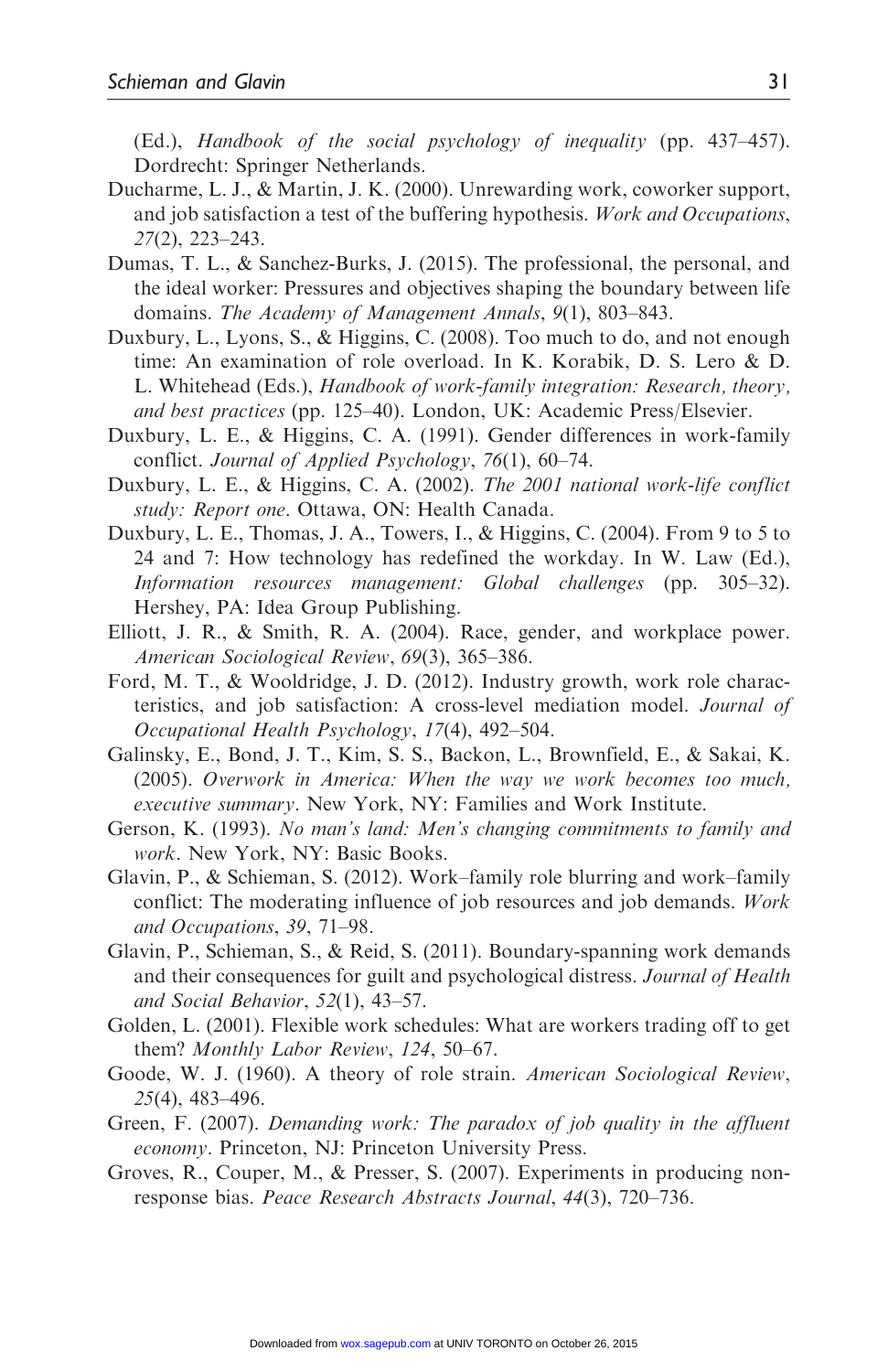- Grzywacz, J. G., & Marks, N. F. (2000). Reconceptualizing the work-family interface: An ecological perspective on the correlates of positive and negative spill-over between work and family. Journal of Occupational Health Psychology, 5, 111–126.
- Hackman, J. R., & Oldham, G. (1976). Motivation through the design of work: Test of a theory. Organizational Behavior & Human Performance, 16, 250–279.
- Hyman, J., Scholarios, D., & Baldry, C. (2005). Getting on or getting by? Employee flexibility and coping strategies for home and work. Work, Employment & Society, 19(4), 705–725.
- Jacobs, J. A., & Gerson, K. (2004). The time divide: Work family and gender inequality. Cambridge, UK: Harvard University Press.
- Kalleberg, A. L. (2011). Good jobs, bad jobs: The rise of polarized and precarious employment systems in the United States, 1970s-2000s. New York, NY: Russell Sage Foundation.
- Kanter, R. M. (1977). Men and women of the corporation. New York, NY: Basic Books.
- Karasek, R. (1979). Job demands, job decision latitude, and mental strain: Implications for job redesign. Administrative Science Quarterly, 24, 285–306.
- Kelliher, C., & Anderson, D. (2010). Doing more with less? Flexible working practices and the intensification of work. Human Relations, 63(1), 83–106.
- Kohn, M. L. (1976). Occupational structure and alienation. American Journal of Sociology, 82, 111–130.
- Kohn, M. L., & Schooler, C. (1982). Job conditions and personality: A longitudinal assessment of their reciprocal effects. American Journal of Sociology, 87, 1257–1286.
- Koltai, J., & Schieman, S. (2015). Job pressure and SES-contingent buffering: Resource reinforcement, substitution, or stress of higher status? Journal of Health and Social Behavior, 56(2), 180–198 (DOI: 10.1177/ 0022146515584151).
- Kossek, E., & Lambert, S. J. (2005). Work-family scholarship: Voice and context. In E. E. Kossek & S. J. Lambert (Eds.), Work and life integration: Organizational, cultural, and individual perspectives (pp. 3–17). Mahwah, NJ: Lawrence Erlbaum Associates.
- Kristensen, T. S., Bjorner, J. B., Christensen, K. B., & Borg, V. (2004). The distinction between work pace and working hours in the measurement of quantitative demands at work. Work & Stress, 18(4), 305–322.
- MacEachen, E., Polzer, J., & Clarke, J. (2008). "You are free to set your own hours": Governing worker productivity and health through flexibility and resilience. Social Science & Medicine, 66(5), 1019–1033.
- Marsden, P. V., Kalleberg, A. L., & Cook, C. R. (1993). Gender differences in organizational commitment influences of work positions and family roles. Work and Occupations, 20(3), 368–390.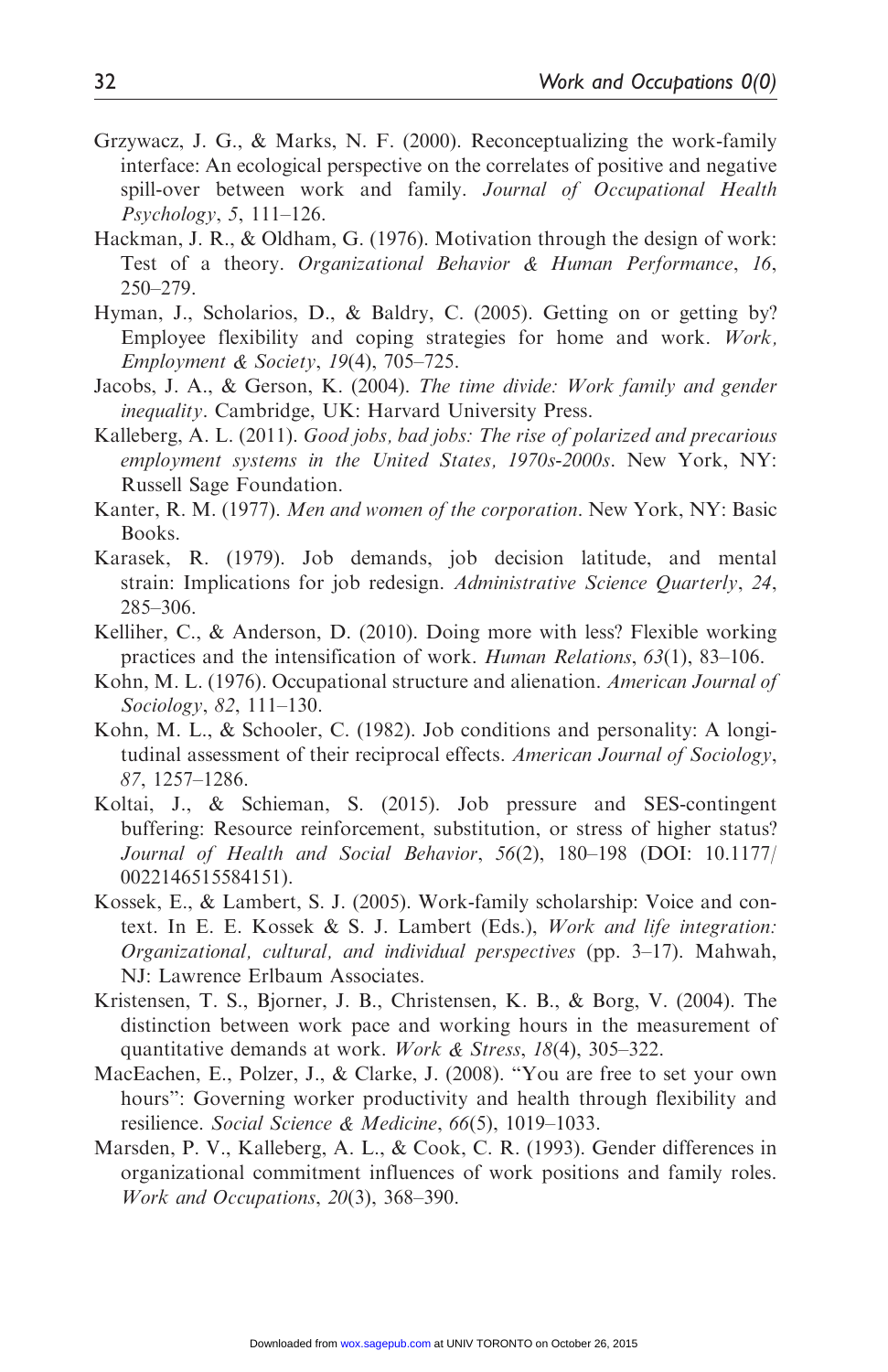- Matusik, S. F., & Mickel, A. E. (2011). Embracing or embattled by converged mobile devices? Users' experiences with a contemporary connectivity technology. Human Relations, 64(8), 1001–1030.
- Maume, D. J., & Purcell, D. A. (2007). The 'over-paced' American: Recent trends in the intensification of work. Workplace Temporalities. Research in the Sociology of Work, 17, 251–283.
- Merkle, D., & Edelman, M. (2002). Nonresponse in exit polls: A comprehensive analysis. In R. M. Groves, D. A. Dillman, J. L. Eltinge & R. J. A. Little (Eds.), Survey nonresponse (pp. 243–258). New York: Wiley.
- Mirowsky, J., & Ross, C. E. (2003). Social causes of psychological distress. Hawthorne, NY: Aldine De Gruyter.
- Mirowsky, J., & Ross, C. E. (2005). Education, cumulative advantage, and health. Ageing International, 30(1), 27–62.
- Mirowsky, J., & Ross, C. E. (2007). Creative work and health. Journal of Health and Social Behavior, 48(4), 385–403.
- Moen, P. (2015). An institutional/organizational turn: Getting to work–life quality and gender equality. Work and Occupations, 42(2), 174–182.
- Moen, P., Lam, J., Ammons, S., & Kelly, E. L. (2013). Time work by overworked professionals: Strategies in response to the stress of higher status. Work and Occupations, 40(2), 79–114.
- Moen, P., & Roehling, P. (2005). The career mystique: Cracks in the American Dream. Lanham, MD: Rowman and Littlefield.
- Munsch, C. L., Ridgeway, C. L., & Williams, J. C. (2014). Pluralistic ignorance and the flexibility bias: Understanding and mitigating flextime and flexplace bias at work. Work and Occupations, 41(1), 40–62.
- Olson-Buchanan, J. B., & Boswell, W. R. (2006). Blurring boundaries: Correlates of integration and segmentation between work and nonwork. Journal of Vocational Behavior, 68, 432–445.
- Pearlin, L. (1983). Role strains and personal stress. In H. B. Kaplan (Ed.), Psychosocial stress: Trends in theory and research (pp. 3-32). New York, NY: Academic Press.
- Perlow, L. A., & Kelly, E. L. (2014). Toward a model of work redesign for better work and better life. *Work and Occupations*, 41(1), 111–134.
- Pleck, J. H. (1977). The work-family role system. Social Problems, 24, 417–427.
- Reskin, B. F., & Ross, C. E. (1992). Jobs, authority, and earnings among managers: The continuing significance of sex. Work and Occupations, 19(4), 342–365.
- Ross, C. E., & Mirowsky, J. (2010). Why education is key to socioeconomic differentials in health. In C. E. Bird, P. Conrad, A. M. Fremont & S. Timmermans (Eds.), Handbook of medical sociology (pp. 33–51). Nashville, TN: Vanderbilt University Press.
- Ruppanner, L., & Huffman, M. L. (2014). Blurred boundaries: Gender and work–family interference in cross-national context. Work and Occupations, 41(2), 210–236.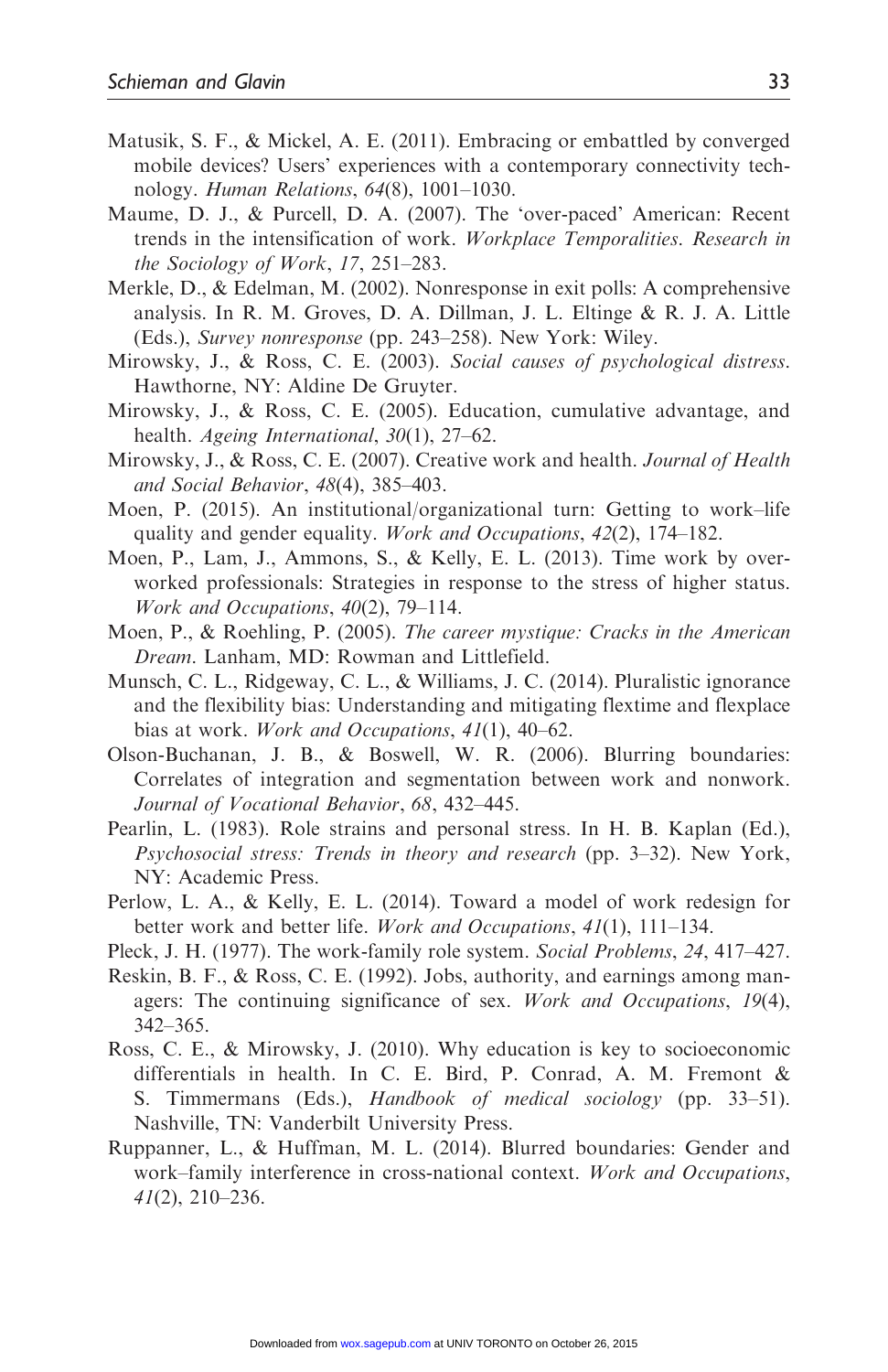- Schieman, S. (2013). Job-related resources and the pressures of working life. Social Science Research, 42(2), 271–282.
- Schieman, S., & Glavin, P. (2008). Trouble at the border? Gender, flexibility at work, and the work-home interface. Social Problems, 55, 590–611.
- Schieman, S., Milkie, M. A., & Glavin, P. (2009). When work interferes with life: Work-nonwork interference and the influence of work-related demands and resources. American Sociological Review, 74, 966–988.
- Schieman, S., & Reid, S. (2009). Job authority and health: Unraveling the competing suppression and explanatory influences. Social Science & Medicine, 69(11), 1616–1624.
- Schieman, S., Schafer, M. H., & McIvor, M. (2013). The rewards of authority in the workplace: Do gender and age matter? Sociological Perspectives, 56(1), 75–96.
- Schieman, S., Whitestone, Y. K., & Van Gundy, K. (2006). The nature of work and the stress of higher status. Journal of Health and Social Behavior, 47(3), 242–257.
- Sloan, M. M. (2012). Unfair treatment in the workplace and worker well-being: The role of coworker support in a service work environment. Work and Occupations, 39(1), 3–34.
- Smith, R. A. (2002). Race, gender, and authority in the workplace: Theory and research. Annual Review of Sociology, 28, 509–542.
- Thoits, P. A. (1995). Stress, coping, and social support processes: Where are we? What next? Journal of Health and Social Behavior, Extra Issue, 53–79.
- Towers, I., Duxbury, L., Higgins, C., & Thomas, J. (2006). Time thieves and space invaders: Technology, work and the organization. Journal of Organizational Change Management, 19(5), 593–618.
- Townsend, N. (2002). Cultural contexts of father involvement. In C. S. Tamis-LeMonda & N. Cabrera (Eds.), Handbook of father involvement: Multidisciplinary perspectives (pp. 249–277). Mahweh, NJ: Lawrence Erlbaum Associates, Inc.
- Valcour, P. M., & Hunter, L. W. (2005). Technology, organizations, and work-life integration. In E. E. Kossek & S. J. Lambert (Eds.), Work and life integration: Organizational, cultural, and individual perspectives (pp. 61–84). Mahwah, NJ: Lawrence Erlbaum Associates.
- Van den Broeck, A., Vansteenkiste, M., De Witte, H., & Lens, W. (2008). Explaining the relationships between job characteristics, burnout, and engagement: The role of basic psychological need satisfaction. Work  $\&$ Stress, 22(3), 277–294.
- Voydanoff, P. (2005). Consequences of boundary-spanning demands and resources for work-to-family conflict and perceived stress. Journal of Occupational Health Psychology, 10, 491–503.
- Voydanoff, P. (2007). Work, family, and community: Exploring interconnections. Mahwah, NJ: Lawrence Erlbaum.